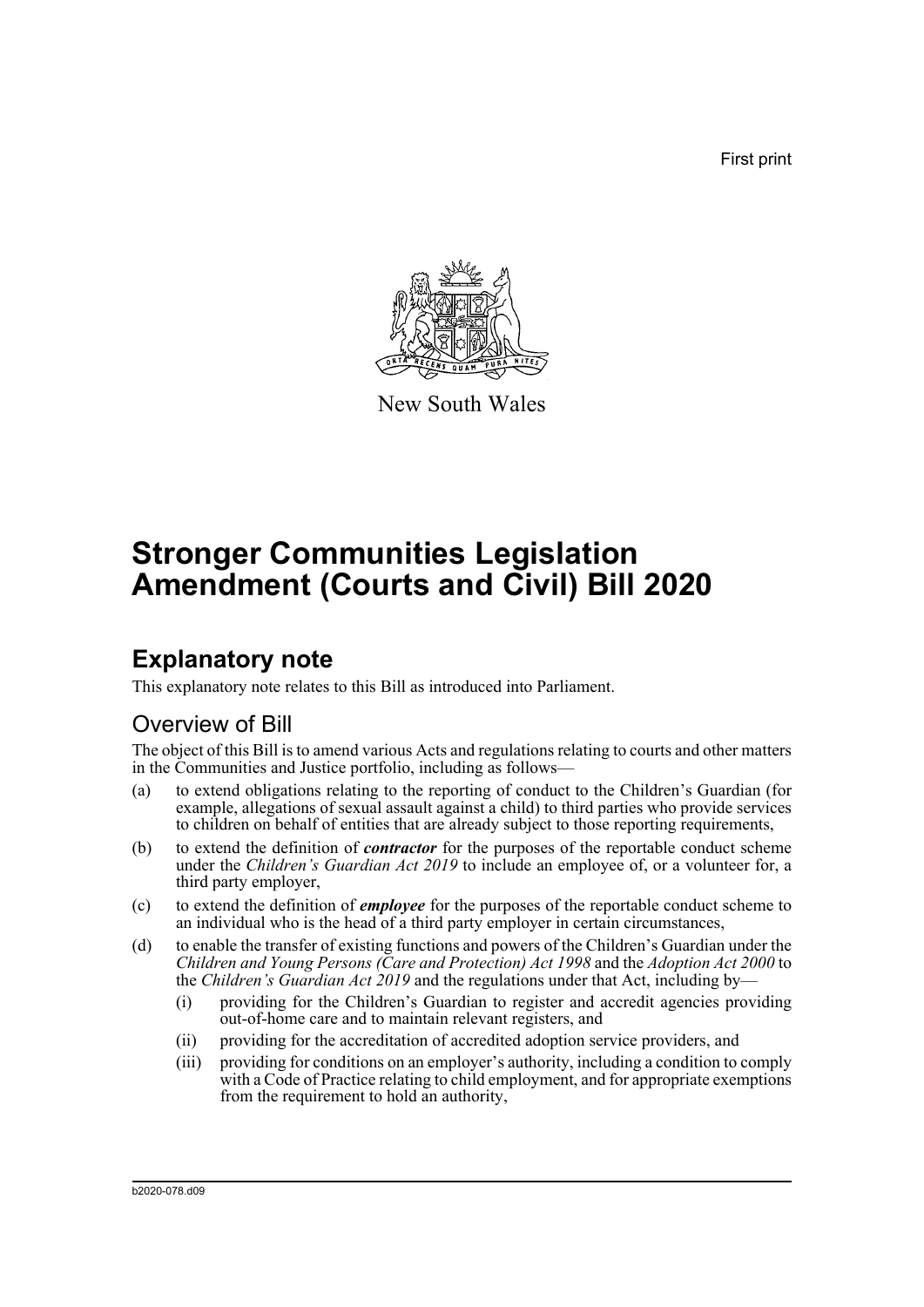- (e) to provide for the surrender of a designated agency's accreditation and the withdrawal of an application for accreditation as a designated agency,
- (f) to provide that the unauthorised sharing or transmission of an authorised recording of court proceedings is an offence in the same manner as it is an offence to make and transmit an unauthorised recording of court proceedings,
- (g) to provide that a person who applies for employment with the Office of the Sheriff must disclose spent convictions consistent with disclosures for employment with Corrective Services and the Police,
- (h) to provide that unclaimed money held by the District Court is managed consistently with fines and fees paid into the Court,
- (i) to transfer provisions that enable electronic witnessing and attestation of certain documents from the *Electronic Transactions Regulation 2017* to the *Electronic Transactions Act 2000* as a pilot scheme,
- (j) to transfer certain provisions relating to the administration of deceased estates from the *Imperial Acts Application Act 1969* to the *Probate and Administration Act 1898*,
- (k) to provide that certain procedural functions of the Conduct Division of the Judicial Commission of NSW can be exercised by the Chairperson alone rather than 3 members of the Division together,
- (l) to allow for the suspension of a judicial officer whose ability to perform the functions of the office is impaired,
- (m) to provide for the Legal Services Commissioner to delegate certain of the Commissioner's powers to the Bar Council or the Law Society Council,
- (n) to put beyond doubt the validity of costs assessments undertaken by the Manager, Costs Assessment, prior to 17 February 2020,
- (o) to provide that the NSW Trustee may meet liabilities incurred in exercising official functions from either money appropriated from the Consolidated Fund or from the NSW Trustee and Guardian's Reserve Fund,
- (p) to provide for federal judicial officers to witness statutory declarations in the same manner as state judicial officers,
- (q) to provide for appeals and reviews arising from the decisions of former judges to be assigned to the Court of Appeal,
- (r) to bring NSW into line with other jurisdictions by allowing the Supreme Court to vary or revoke a trust where that is in the interests of the beneficiaries and fulfils the purpose of the trust.

### Outline of provisions

**Clause 1** sets out the name (also called the short title) of the proposed Act.

**Clause 2** provides for the commencement of the proposed Act.

**Clause 3** provides that explanatory notes do not form part of the proposed Act.

**Clause 4** provides for the repeal of the *Courts Legislation Amendment Act 2004*.

### **Schedule 1 Amendments**

Schedule 1 amends the following instruments—

- (a) *Children's Guardian Act 2019*,
- (b) *Court Security Act 2005*,
- (c) *Criminal Records Act 1991*,
- (d) *District Court Act 1973*,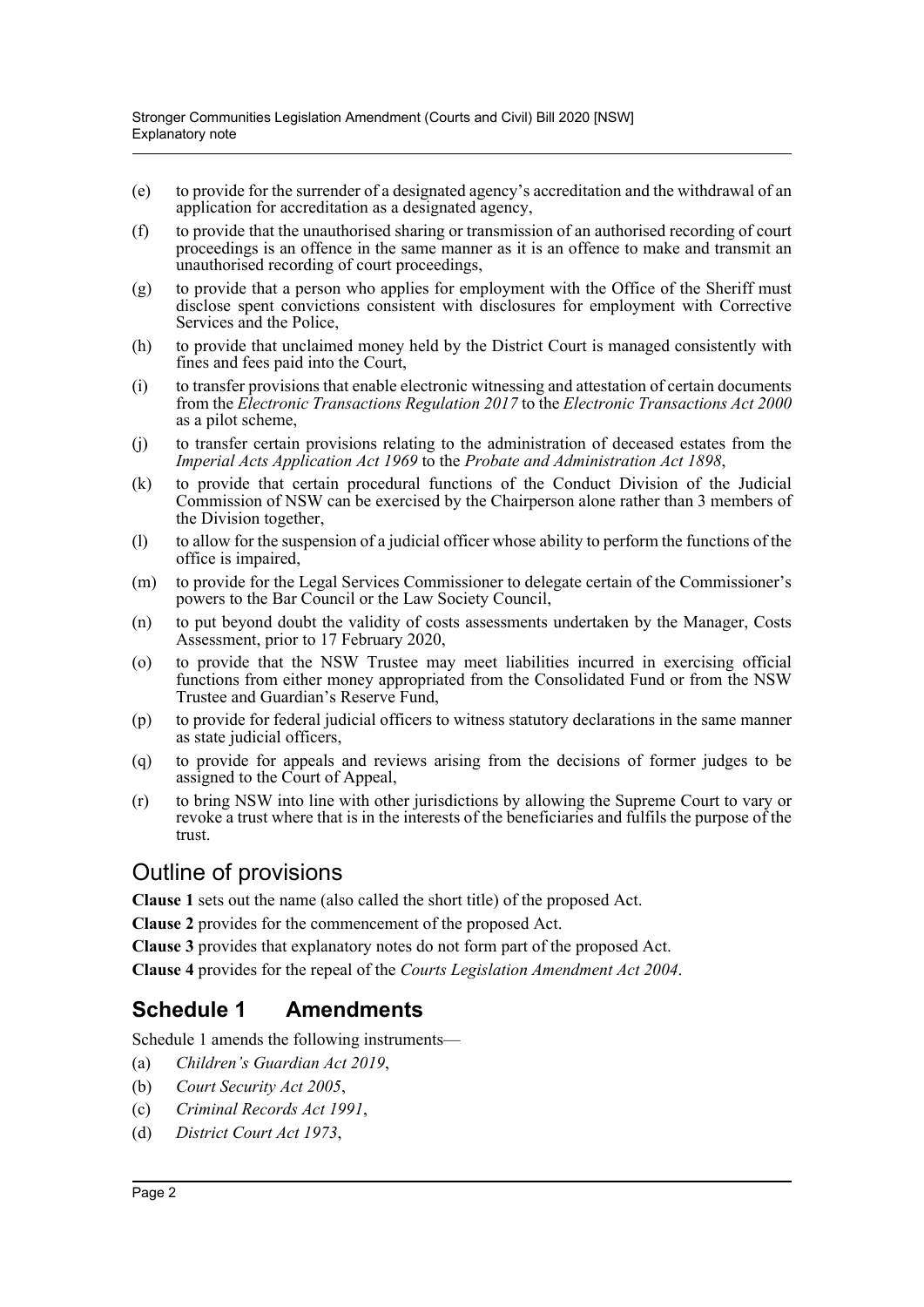Stronger Communities Legislation Amendment (Courts and Civil) Bill 2020 [NSW] Explanatory note

- (e) *Electronic Transactions Act 2000*,
- (f) *Electronic Transactions Regulation 2017*,
- (g) *Imperial Acts Application Act 1969*,
- (h) *Judicial Officers Act 1986*,
- (i) *Legal Profession Uniform Law Application Act 2014*,
- (j) *NSW Trustee and Guardian Act 2009*,
- (k) *Oaths Act 1900*,
- (l) *Probate and Administration Act 1898*,
- (m) *Supreme Court Act 1970*,
- (n) *Trustee Act 1925*.

The amendments to each instrument are explained in detail in the explanatory note relating to the instrument concerned set out in Schedule 1.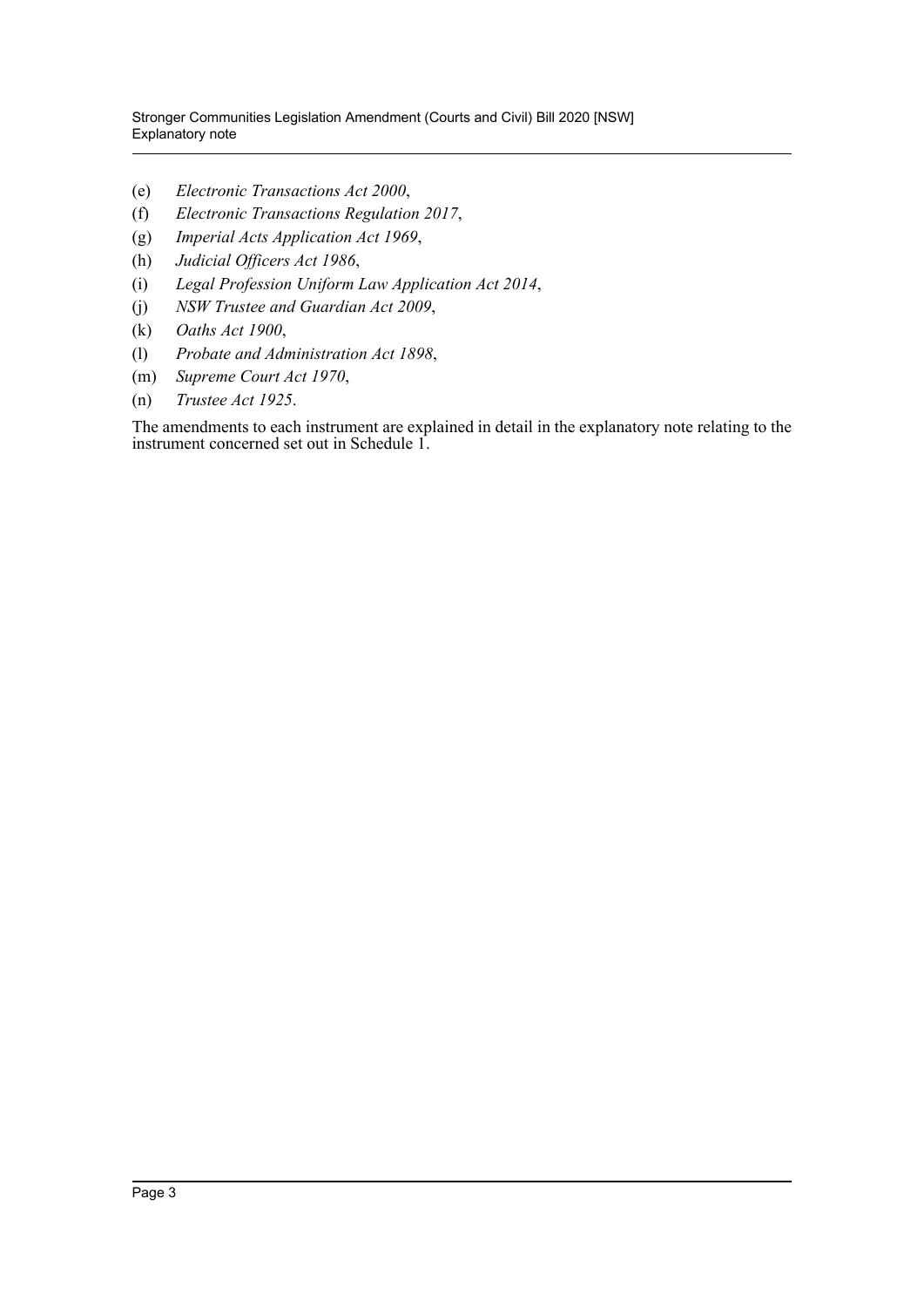First print



New South Wales

# **Stronger Communities Legislation Amendment (Courts and Civil) Bill 2020**

# **Contents**

|                   |   |                          | Page |
|-------------------|---|--------------------------|------|
|                   |   | Name of Act              | າ    |
|                   | 2 | Commencement             | 2    |
|                   | 3 | <b>Explanatory notes</b> | 2    |
|                   | 4 | Repeal                   | っ    |
| <b>Schedule 1</b> |   | <b>Amendments</b>        | 3    |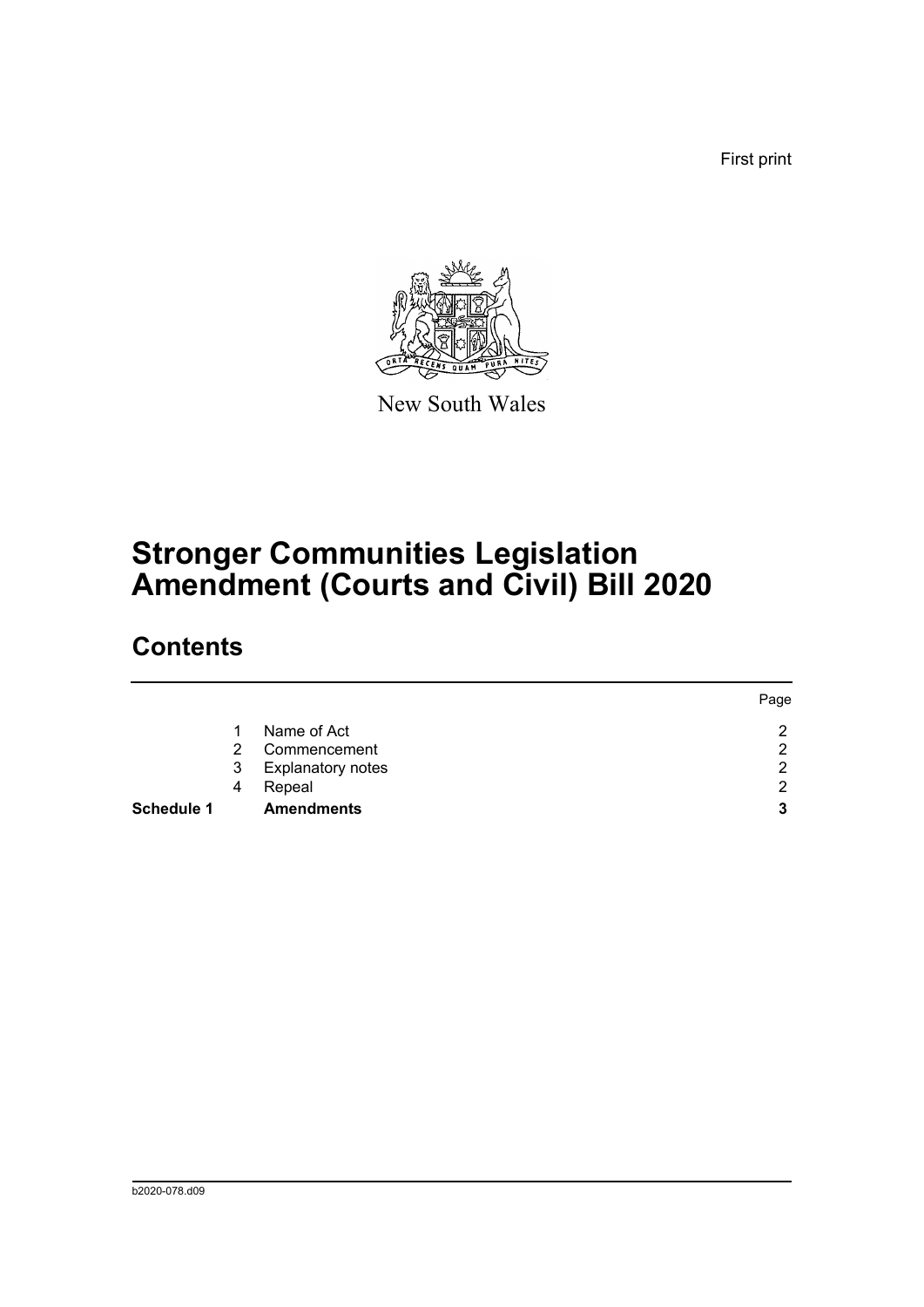

New South Wales

# **Stronger Communities Legislation Amendment (Courts and Civil) Bill 2020**

No , 2020

### **A Bill for**

An Act to amend various Acts and regulations relating to courts and to other Communities and Justice portfolio matters.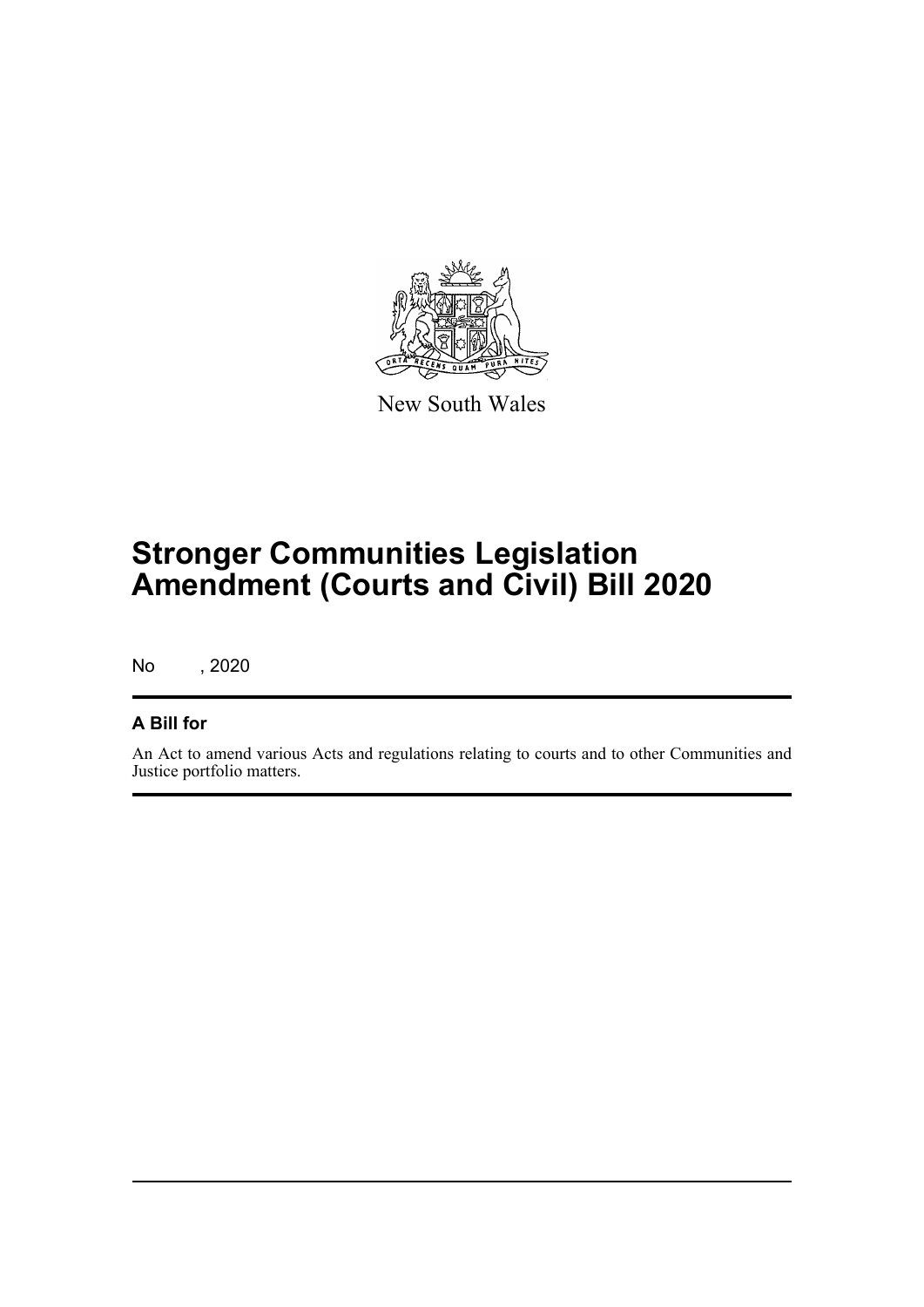Stronger Communities Legislation Amendment (Courts and Civil) Bill 2020 [NSW]

<span id="page-5-3"></span><span id="page-5-2"></span><span id="page-5-1"></span><span id="page-5-0"></span>

|                                     |                                                                                                                 | 1                                                                                               |  |  |
|-------------------------------------|-----------------------------------------------------------------------------------------------------------------|-------------------------------------------------------------------------------------------------|--|--|
|                                     |                                                                                                                 | $\overline{2}$                                                                                  |  |  |
|                                     | This Act is the Stronger Communities Legislation Amendment (Courts and Civil)<br>Act 2020.                      | 3<br>4                                                                                          |  |  |
| <b>Commencement</b><br>$\mathbf{2}$ |                                                                                                                 |                                                                                                 |  |  |
| (1)                                 | This Act commences on the date of assent to this Act except as provided for in<br>subsection $(2)$ .            | 6<br>7                                                                                          |  |  |
| (2)                                 | Schedule $1.1[11]-[20]$ commences on the expiry of Schedule 4, clause 2 to the<br>Children's Guardian Act 2019. | 8<br>9                                                                                          |  |  |
|                                     |                                                                                                                 | 10                                                                                              |  |  |
|                                     | The matter appearing under the heading "Explanatory note" in Schedule 1 does not<br>form part of this Act.      | 11<br>12                                                                                        |  |  |
|                                     |                                                                                                                 | 13                                                                                              |  |  |
|                                     | The Courts Legislation Amendment Act 2004 is repealed.                                                          | 14                                                                                              |  |  |
|                                     |                                                                                                                 | The Legislature of New South Wales enacts—<br>Name of Act<br><b>Explanatory notes</b><br>Repeal |  |  |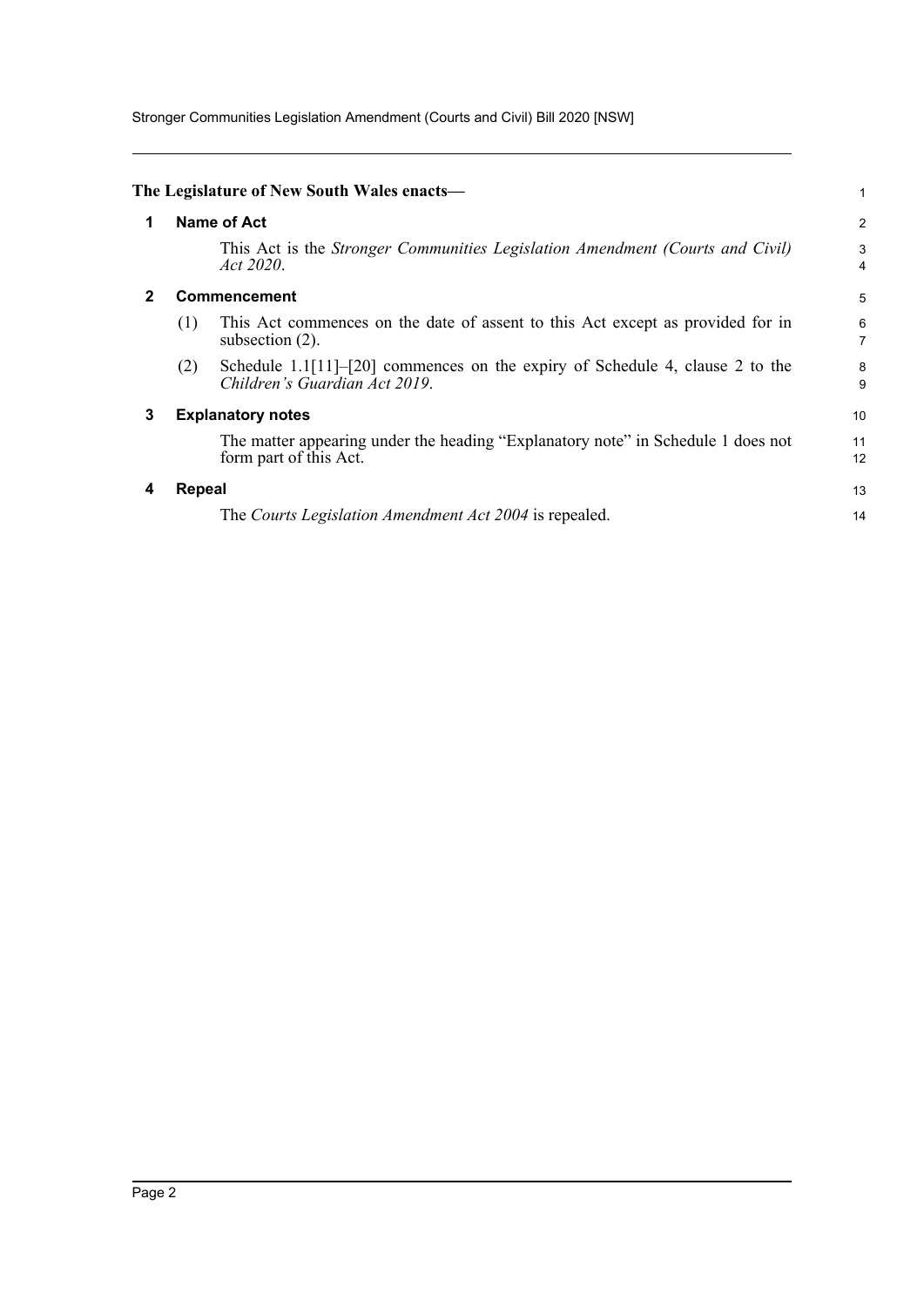<span id="page-6-0"></span>

|       | <b>Schedule 1</b>                                          | <b>Amendments</b>                                                                                                                                                                                                                                                                                                                                                                                                                                              | $\mathbf 1$                      |
|-------|------------------------------------------------------------|----------------------------------------------------------------------------------------------------------------------------------------------------------------------------------------------------------------------------------------------------------------------------------------------------------------------------------------------------------------------------------------------------------------------------------------------------------------|----------------------------------|
| 1.1   | Children's Guardian Act 2019 No 25                         |                                                                                                                                                                                                                                                                                                                                                                                                                                                                | $\boldsymbol{2}$                 |
| [1]   | <b>Section 10 Definitions</b>                              |                                                                                                                                                                                                                                                                                                                                                                                                                                                                | 3                                |
|       | Insert at the end of the definition of <i>contractor</i> — |                                                                                                                                                                                                                                                                                                                                                                                                                                                                | 4                                |
|       | , and                                                      |                                                                                                                                                                                                                                                                                                                                                                                                                                                                | 5                                |
|       | (c)                                                        | an employee of, or volunteer for, a third party employer.                                                                                                                                                                                                                                                                                                                                                                                                      | 6                                |
| $[2]$ | Section 10, definition of "third party employer"           |                                                                                                                                                                                                                                                                                                                                                                                                                                                                | 7                                |
|       | Insert in alphabetical order—                              |                                                                                                                                                                                                                                                                                                                                                                                                                                                                | 8                                |
|       |                                                            | <i>third party employer</i> means a person, other than a relevant entity, who<br>engages another person to provide services to children on behalf of a relevant<br>entity, including as a contractor.                                                                                                                                                                                                                                                          | 9<br>10<br>11                    |
| $[3]$ | Section 16 Meaning of "employee"                           |                                                                                                                                                                                                                                                                                                                                                                                                                                                                | 12                               |
|       |                                                            | Insert "employer" after "third party" wherever occurring in section $16(1)(a)$ and (b).                                                                                                                                                                                                                                                                                                                                                                        | 13                               |
| [4]   | Section 16(1)(a)(iv)                                       |                                                                                                                                                                                                                                                                                                                                                                                                                                                                | 14                               |
|       | Insert at the end of the paragraph—                        |                                                                                                                                                                                                                                                                                                                                                                                                                                                                | 15                               |
|       |                                                            | or                                                                                                                                                                                                                                                                                                                                                                                                                                                             | 16                               |
|       | (v)                                                        | if an individual is the head of a third party employer contracted<br>to provide services to children on behalf of a Schedule 1 entity<br>and the individual holds, or is required to hold, a working with<br>children check clearance—the individual,                                                                                                                                                                                                          | 17<br>18<br>19<br>20             |
| [5]   | Section $16(1)(b)(v)$                                      |                                                                                                                                                                                                                                                                                                                                                                                                                                                                | 21                               |
|       | Insert after section $16(1)(b)(iv)$ —                      |                                                                                                                                                                                                                                                                                                                                                                                                                                                                | 22                               |
|       | (v)                                                        | if an individual is the head of a third party employer contracted<br>to provide services to children on behalf of a public authority and<br>the individual holds, or is required to hold, a working with<br>children check clearance—the individual,                                                                                                                                                                                                           | 23<br>24<br>25<br>26             |
| [6]   | Section 16(1), example                                     |                                                                                                                                                                                                                                                                                                                                                                                                                                                                | 27                               |
|       | Insert at the end of section $16(1)$ —                     |                                                                                                                                                                                                                                                                                                                                                                                                                                                                | 28                               |
|       | this Part.                                                 | <b>Example for paragraph (b)(iv)</b> — a dance teacher is employed as a contractor by a<br>dance school. The dance school leases the dance school premises from a local council<br>and is conducting dance classes on behalf of the council. As the dance teacher teaches<br>children, the dance teacher is required to hold a working with children check clearance.<br>The dance teacher is taken to be an employee of the local council for the purposes of | 29<br>30<br>31<br>32<br>33<br>34 |
| $[7]$ |                                                            | Section 27 Who must give report of reportable allegation or conviction                                                                                                                                                                                                                                                                                                                                                                                         | 35                               |
|       | occurring in section $27(2)$ and (3).                      | Insert "or a third party employer," after "employee of the relevant entity" wherever                                                                                                                                                                                                                                                                                                                                                                           | 36<br>37                         |
| [8]   | Section 63 Retribution by employer                         |                                                                                                                                                                                                                                                                                                                                                                                                                                                                | 38                               |
|       |                                                            | Omit "Ombudsman" wherever occurring in section $63(3)(a)$ and (c).                                                                                                                                                                                                                                                                                                                                                                                             | 39                               |
|       | Insert instead "Children's Guardian".                      |                                                                                                                                                                                                                                                                                                                                                                                                                                                                | 40                               |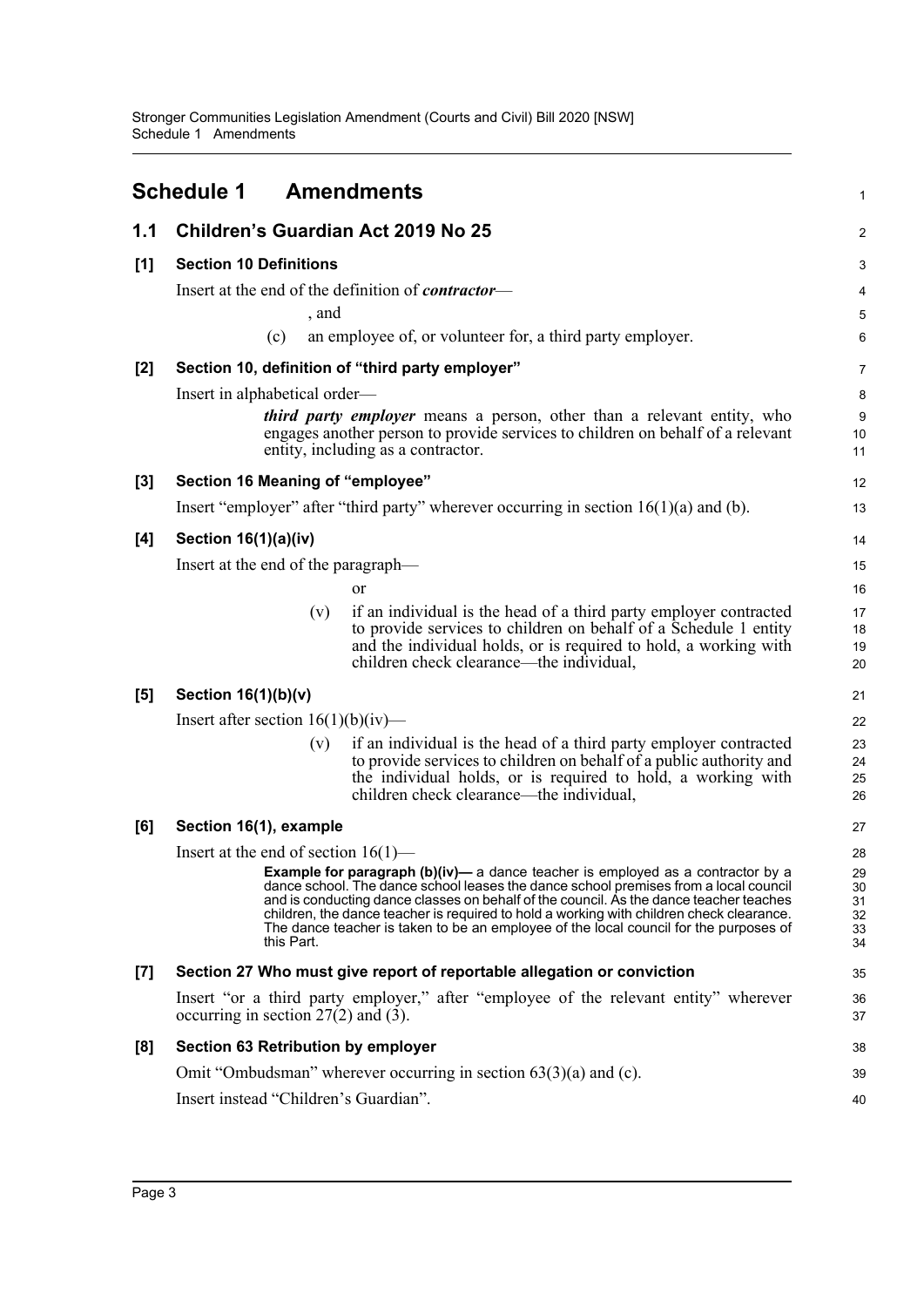| [9]    | Section 72, heading                                               |                   |                                    |                                                                                                                                                                                                                                                                        |                          |  |  |  |
|--------|-------------------------------------------------------------------|-------------------|------------------------------------|------------------------------------------------------------------------------------------------------------------------------------------------------------------------------------------------------------------------------------------------------------------------|--------------------------|--|--|--|
|        |                                                                   |                   |                                    | Omit the heading. Insert instead—                                                                                                                                                                                                                                      | $\overline{2}$           |  |  |  |
|        | 72                                                                |                   | <b>Designated agencies-general</b> |                                                                                                                                                                                                                                                                        |                          |  |  |  |
| [10]   |                                                                   | Section 72(3)-(6) |                                    |                                                                                                                                                                                                                                                                        | 4                        |  |  |  |
|        | Insert after section $72(2)$ —                                    |                   |                                    |                                                                                                                                                                                                                                                                        |                          |  |  |  |
|        |                                                                   | (3)               | (a)<br>(b)                         | Also, the regulations may make provision for the following—<br>the surrender of a designated agency's accreditation,<br>the withdrawal of an application for accreditation.                                                                                            | 6<br>$\overline{7}$<br>8 |  |  |  |
|        |                                                                   | (4)               |                                    | The Children's Guardian may, if in the Children's Guardian's opinion it is<br>necessary to protect the safety, welfare or wellbeing of a child or class of<br>children, decide the date on which the surrender of a designated agency's<br>accreditation takes effect. | 9<br>10<br>11<br>12      |  |  |  |
|        |                                                                   | (5)               |                                    | The date decided by the Children's Guardian must be no more than 6 months<br>after the designated agency notifies the Children's Guardian of the agency's<br>intention to surrender its accreditation.                                                                 | 13<br>14<br>15           |  |  |  |
|        |                                                                   | (6)               |                                    | The regulations may—                                                                                                                                                                                                                                                   | 16                       |  |  |  |
|        |                                                                   |                   | (a)                                | treat a designated agency's failure to renew its accreditation as the<br>surrender of the agency's accreditation, and                                                                                                                                                  | 17<br>18                 |  |  |  |
|        |                                                                   |                   | (b)                                | make savings and transitional provisions to provide for the accreditation<br>to remain in force until the surrender takes effect.                                                                                                                                      | 19<br>20                 |  |  |  |
| $[11]$ |                                                                   |                   |                                    | Part 5 Out-of-home care matters regulated by Children's Guardian                                                                                                                                                                                                       | 21                       |  |  |  |
|        |                                                                   |                   |                                    | Insert after Division 2-                                                                                                                                                                                                                                               | 22                       |  |  |  |
|        | <b>Division 2A</b><br><b>Accreditation of designated agencies</b> |                   |                                    |                                                                                                                                                                                                                                                                        |                          |  |  |  |
|        | 80A                                                               |                   |                                    | <b>Conditions of accreditation</b>                                                                                                                                                                                                                                     | 24                       |  |  |  |
|        |                                                                   |                   |                                    | A designated agency's accreditation is subject to a condition prescribed by the<br>regulations—                                                                                                                                                                        | 25<br>26                 |  |  |  |
|        |                                                                   |                   | (a)                                | for all designated agencies, or                                                                                                                                                                                                                                        | 27                       |  |  |  |
|        |                                                                   |                   | (b)                                | for a class of designated agency to which the agency belongs.                                                                                                                                                                                                          | 28                       |  |  |  |
|        | 80B                                                               |                   | accreditation                      | Conditions imposed by Children's Guardian on accreditation and process of                                                                                                                                                                                              | 29<br>30                 |  |  |  |
|        |                                                                   | (1)               |                                    | The Children's Guardian may impose a condition on—                                                                                                                                                                                                                     | 31                       |  |  |  |
|        |                                                                   |                   | (a)                                | the accreditation of a designated agency, or                                                                                                                                                                                                                           | 32                       |  |  |  |
|        |                                                                   |                   | (b)                                | the process of accreditation of a designated agency.                                                                                                                                                                                                                   | 33                       |  |  |  |
|        |                                                                   | (2)               |                                    | The Children's Guardian may vary or revoke a condition imposed under<br>subsection $(1)$ .                                                                                                                                                                             | 34<br>35                 |  |  |  |
|        |                                                                   | (3)               |                                    | If the designated agency is a government sector agency or part of a<br>government sector agency, the Children's Guardian must report to the<br>Minister on the need for a condition before imposing the condition under<br>subsection $(1)(a)$ .                       | 36<br>37<br>38<br>39     |  |  |  |
|        |                                                                   | (4)               |                                    | If the Children's Guardian decides to impose, vary or revoke a condition under<br>this section, the Children's Guardian must give the designated agency written<br>notice of the decision, including—                                                                  | 40<br>41<br>42           |  |  |  |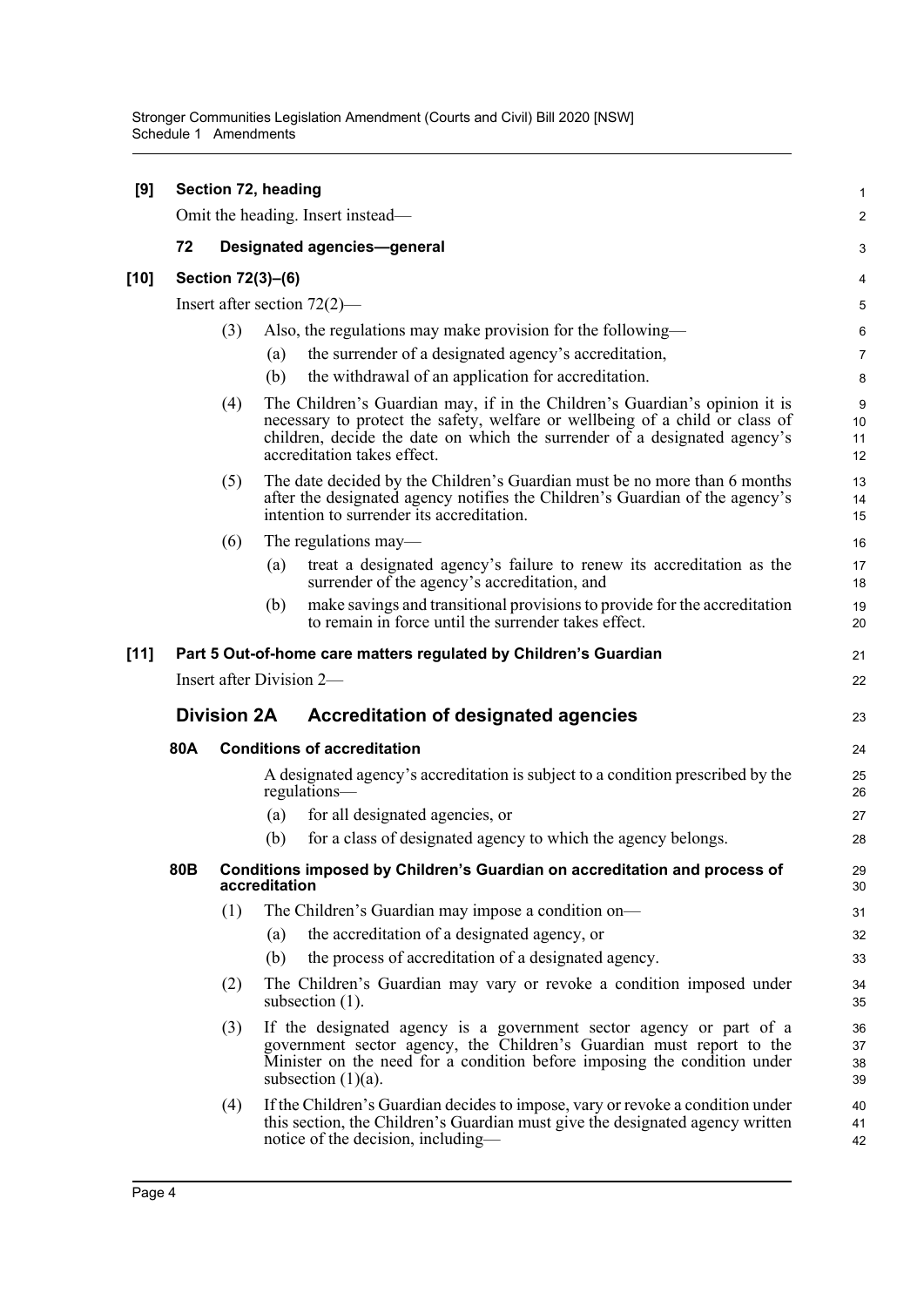|     |     | the condition to be imposed, varied or revoked, and<br>(a)                                                                                                                                                                                                                                      | $\mathbf{1}$         |
|-----|-----|-------------------------------------------------------------------------------------------------------------------------------------------------------------------------------------------------------------------------------------------------------------------------------------------------|----------------------|
|     |     | the reason for the decision, and<br>(b)                                                                                                                                                                                                                                                         | $\overline{c}$       |
|     |     | (c)<br>the way the agency may apply for a review of the decision.                                                                                                                                                                                                                               | 3                    |
|     | (5) | The decision takes effect on-                                                                                                                                                                                                                                                                   | 4                    |
|     |     | the date stated in the notice, or<br>(a)                                                                                                                                                                                                                                                        | $\mathbf 5$          |
|     |     | (b)<br>if no date is stated in the notice—the day the notice is given to the<br>agency.                                                                                                                                                                                                         | 6<br>7               |
| 80C |     | Shortening, suspension and cancellation of accreditation                                                                                                                                                                                                                                        | 8                    |
|     | (1) | The Children's Guardian may, by written notice given to a designated<br>agency-                                                                                                                                                                                                                 | 9<br>10              |
|     |     | shorten the agency's accreditation period to a date stated in the notice,<br>(a)<br><sub>or</sub>                                                                                                                                                                                               | 11<br>12             |
|     |     | (b)<br>suspend the agency's accreditation—                                                                                                                                                                                                                                                      | 13                   |
|     |     | for a period stated in the notice, or<br>(i)                                                                                                                                                                                                                                                    | 14                   |
|     |     | (ii)<br>until a specified matter stated in the notice has been completed, or                                                                                                                                                                                                                    | 15                   |
|     |     | cancel the agency's accreditation from a date stated in the notice.<br>(c)                                                                                                                                                                                                                      | 16                   |
|     | (2) | The Children's Guardian may give a notice under subsection (1) to a<br>designated agency only if the Children's Guardian is satisfied of one or more<br>of the following—                                                                                                                       | 17<br>18<br>19       |
|     |     | the agency made a statement or gave information in connection with the<br>(a)<br>administration of this Act or the Children and Young Persons (Care and<br><i>Protection) Act 1998</i> that the agency knew to be false or misleading in<br>a material particular,                              | 20<br>21<br>22<br>23 |
|     |     | the principal officer of the agency made a statement or gave information<br>(b)<br>in connection with the administration of this Act or the Children and<br>Young Persons (Care and Protection) Act 1998 that the principal officer<br>knew to be false or misleading in a material particular, | 24<br>25<br>26<br>27 |
|     |     | the agency failed to comply with—<br>(c)                                                                                                                                                                                                                                                        | 28                   |
|     |     | a condition of accreditation prescribed by the regulations, or<br>(i)                                                                                                                                                                                                                           | 29                   |
|     |     | a condition imposed by the Children's Guardian under section<br>(ii)<br>$80B(1)(a)$ ,                                                                                                                                                                                                           | 30<br>31             |
|     |     | the agency failed to comply with a requirement or prohibition imposed<br>(d)<br>on the agency under this Act or the Children and Young Persons (Care<br>and Protection) Act 1998,                                                                                                               | 32<br>33<br>34       |
|     |     | (e)<br>the principal officer of the agency failed to comply with a requirement<br>or prohibition imposed on the principal officer under this Act or the<br>Children and Young Persons (Care and Protection) Act 1998,                                                                           | 35<br>36<br>37       |
|     |     | the agency failed, while the agency had been accredited for less than 12<br>(f)<br>months, to substantially satisfy the accreditation criteria that applied to<br>the agency for its application for accreditation,                                                                             | 38<br>39<br>40       |
|     |     | the agency failed, after the agency had been accredited for at least 12<br>(g)<br>months, to satisfy the accreditation criteria that applied to the agency for<br>the agency's application for accreditation,                                                                                   | 41<br>42<br>43       |
|     |     | (h)<br>any other ground prescribed by the regulations.                                                                                                                                                                                                                                          | 44                   |
|     | (3) | However, the Children's Guardian must not take action under subsection (1)<br>if the Children's Guardian is satisfied the designated agency failed to comply<br>with                                                                                                                            | 45<br>46<br>47       |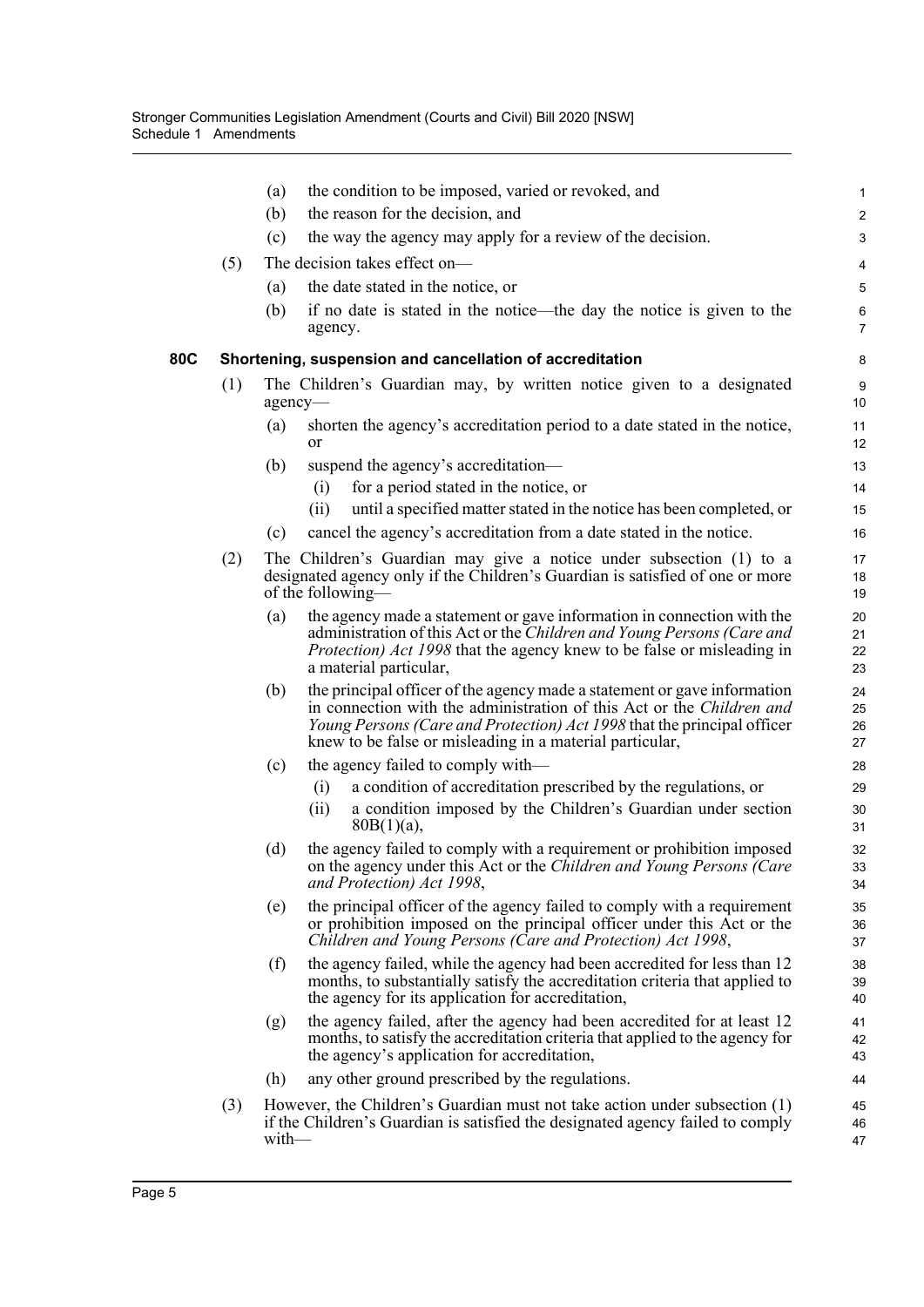|     | (a)<br>a condition of accreditation that relates solely to the provision,<br>arrangement or supervision of voluntary out-of-home care, other than a<br>condition prohibiting the agency from providing, arranging or<br>supervising voluntary out-of-home care, or | $\mathbf 1$<br>$\overline{c}$<br>$\ensuremath{\mathsf{3}}$<br>$\overline{\mathbf{4}}$         |
|-----|--------------------------------------------------------------------------------------------------------------------------------------------------------------------------------------------------------------------------------------------------------------------|-----------------------------------------------------------------------------------------------|
|     | any other requirement or prohibition imposed on the agency under this<br>(b)<br>Act that relates solely to the provision, arrangement or supervision of<br>voluntary out-of-home care.                                                                             | $\overline{5}$<br>6<br>7                                                                      |
| (4) | As soon as practicable after making a decision to shorten, suspend or cancel<br>the accreditation of a designated agency, the Children's Guardian must, by<br>written notice given to the agency, inform the agency of the following—                              | 8<br>9<br>10                                                                                  |
|     | the decision,<br>(a)                                                                                                                                                                                                                                               | 11                                                                                            |
|     | when the decision takes effect,<br>(b)                                                                                                                                                                                                                             | 12                                                                                            |
|     | the reasons for the decision,<br>(c)                                                                                                                                                                                                                               | 13                                                                                            |
|     | (d)<br>the way the agency may apply for a review of the decision.                                                                                                                                                                                                  | 14                                                                                            |
| (5) | For a designated agency that is a government sector agency or part of a<br>government sector agency, the Children's Guardian must report to the<br>Minister before giving a notice under subsection (1).                                                           | 15<br>16<br>17                                                                                |
| (6) | The regulations may prescribe the circumstances in which an agency's<br>accreditation may be extended despite any shortening of the accreditation<br>period under subsection (1).                                                                                  | 18<br>19<br>20                                                                                |
|     |                                                                                                                                                                                                                                                                    | 21                                                                                            |
|     |                                                                                                                                                                                                                                                                    | 22                                                                                            |
|     | a designated agency given notice under section $80C(1)$ gives the<br>(a)<br>Children's Guardian information in support of the withdrawal of the<br>decision to shorten, suspend or cancel the agency's accreditation, and                                          | 23<br>24<br>25                                                                                |
|     | the Children's Guardian decides the designated agency's accreditation<br>(b)<br>should not have been shortened, suspended or cancelled.                                                                                                                            | 26<br>27                                                                                      |
| (2) | The Children's Guardian may, by written notice given to the designated<br>agency, withdraw the notice given and-                                                                                                                                                   | 28<br>29                                                                                      |
|     | if the accreditation period was shortened-<br>$\left( a\right)$                                                                                                                                                                                                    | 30                                                                                            |
|     | reinstate the accreditation period of the agency, or<br>$\left( 1\right)$                                                                                                                                                                                          | 31                                                                                            |
|     | reduce the period by which the agency's accreditation period has<br>(ii)<br>been shortened, or                                                                                                                                                                     | 32<br>33                                                                                      |
|     | reinstate the accreditation.<br>(b)                                                                                                                                                                                                                                | 34                                                                                            |
| (3) | Subject to subsection $(2)(b)$ , if a designated agency's accreditation is<br>reinstated under subsection $(2)$ , the accreditation is taken to have continued as<br>if the notice under section $80C(1)$ had not been given.                                      | 35<br>36<br>37                                                                                |
|     |                                                                                                                                                                                                                                                                    | 38                                                                                            |
| (1) | On the recommendation of the Children's Guardian, the Minister may, from<br>time to time, approve standards and other criteria for use in determining—                                                                                                             | 39<br>40                                                                                      |
|     | the requirements for accreditation as a designated agency, and<br>(a)                                                                                                                                                                                              | 41                                                                                            |
|     | (b)<br>the accreditation period to be granted.                                                                                                                                                                                                                     | 42                                                                                            |
| (2) | Without limiting subsection $(1)$ —                                                                                                                                                                                                                                | 43                                                                                            |
|     | criteria may be approved for a class of applicants, and<br>(a)                                                                                                                                                                                                     | 44                                                                                            |
|     | (1)                                                                                                                                                                                                                                                                | <b>Reinstating accreditation</b><br>This section applies if—<br><b>Accreditation criteria</b> |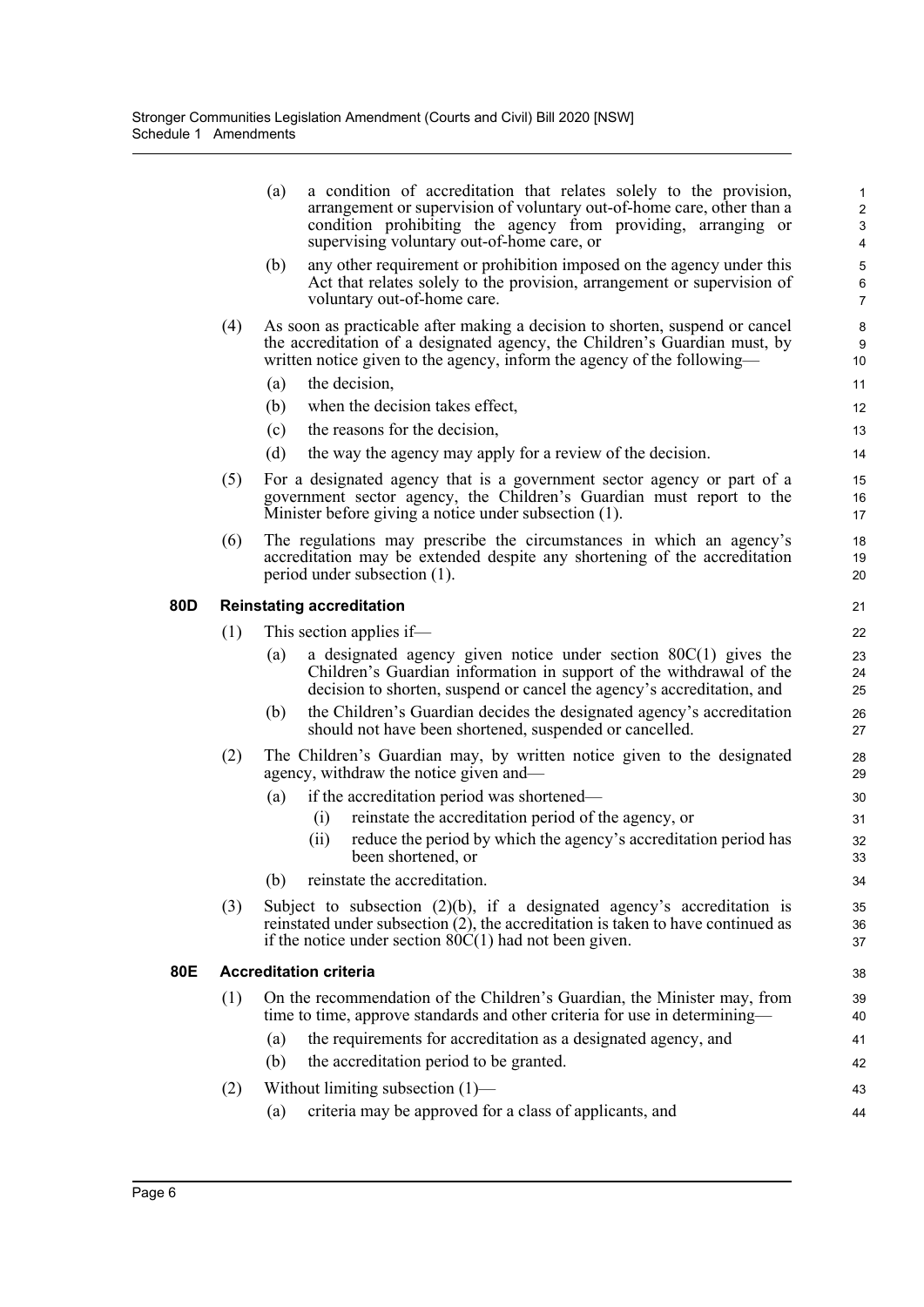|            |                    | (b) | criteria are to be integrated, to the greatest extent possible, with the<br>criteria for accreditation of an adoption service provider under this Act,<br>and                                                                                                                                                            | $\mathbf{1}$<br>$\sqrt{2}$<br>3 |
|------------|--------------------|-----|--------------------------------------------------------------------------------------------------------------------------------------------------------------------------------------------------------------------------------------------------------------------------------------------------------------------------|---------------------------------|
|            |                    | (c) | the following matters must be addressed by the criteria-                                                                                                                                                                                                                                                                 | $\overline{\mathbf{4}}$         |
|            |                    |     | the assessment procedures for determining if a person is suitable<br>(i)<br>to be an authorised carer,                                                                                                                                                                                                                   | $\mathbf 5$                     |
|            |                    |     | the training to be provided to authorised carers,<br>(ii)                                                                                                                                                                                                                                                                | $\,6$<br>$\overline{7}$         |
|            |                    |     | (iii)<br>the supervision of authorised carers,                                                                                                                                                                                                                                                                           | $\bf 8$                         |
|            |                    |     | how the applicant will involve a child in the making of decisions<br>(iv)                                                                                                                                                                                                                                                | 9                               |
|            |                    |     | that affect the child,                                                                                                                                                                                                                                                                                                   | 10                              |
|            |                    |     | how the applicant will involve persons with parental<br>(v)<br>responsibility for a child immediately before the child enters<br>out-of-home care in the making of decisions that affect the child,                                                                                                                      | 11<br>12<br>13                  |
|            |                    |     | how the applicant will involve authorised carers in the making of<br>(vi)<br>decisions concerning a child in the care of the authorised carer.                                                                                                                                                                           | 14<br>15                        |
|            | (3)                |     | The Children's Guardian may decide an applicant satisfies a particular<br>accreditation criterion if a body or entity, recognised by the Children's<br>Guardian for the purposes of this subsection, has determined that the applicant<br>meets an equivalent standard or other criterion imposed by the body or entity. | 16<br>17<br>18<br>19            |
|            | (4)                |     | The Children's Guardian must do the following on the Office of the Children's<br>Guardian's website-                                                                                                                                                                                                                     | 20<br>21                        |
|            |                    | (a) | publish standards and criteria approved under subsection (1),                                                                                                                                                                                                                                                            | 22                              |
|            |                    | (b) | identify the body or entity recognised for the purposes of subsection (3).                                                                                                                                                                                                                                               | 23                              |
|            | (5)                |     | Failure to comply with subsection (4) does not affect the validity of a decision<br>of the Children's Guardian to accredit or not to accredit an applicant.                                                                                                                                                              | 24<br>25                        |
| <b>80F</b> |                    |     | <b>Transfer policies</b>                                                                                                                                                                                                                                                                                                 | 26                              |
|            | (1)                |     | The Children's Guardian may issue policies in relation to the Children's<br>Guardian's function of transferring an accreditation from a designated agency<br>(the <i>transferor</i> ) to another organisation that is not a designated agency (the<br><i>transferee).</i>                                                | 27<br>28<br>29<br>30            |
|            | (2)                |     | Without limiting subsection $(1)$ , the policies may be issued for-                                                                                                                                                                                                                                                      | 31                              |
|            |                    | (a) | the granting of approvals to transfer an accreditation, and                                                                                                                                                                                                                                                              | 32                              |
|            |                    | (b) | the imposition of conditions on the process of transferring an<br>accreditation and on transferred accreditations.                                                                                                                                                                                                       | 33<br>34                        |
|            | (3)                |     | The Children's Guardian must publish the policies on the Office of the<br>Children's Guardian's website.                                                                                                                                                                                                                 | 35<br>36                        |
|            | (4)                |     | The Children's Guardian must refuse an application to transfer an<br>accreditation if the transferor and the transferee are in contravention of<br>published policies that apply to the application.                                                                                                                     | 37<br>38<br>39                  |
|            | <b>Division 2B</b> |     | <b>Registration of registered agencies</b>                                                                                                                                                                                                                                                                               | 40                              |
| 80G        |                    |     | <b>Conditions of registration</b>                                                                                                                                                                                                                                                                                        | 41                              |
|            |                    |     | A registered agency's registration is subject to the conditions prescribed by the<br>regulations for registered agencies.                                                                                                                                                                                                | 42<br>43                        |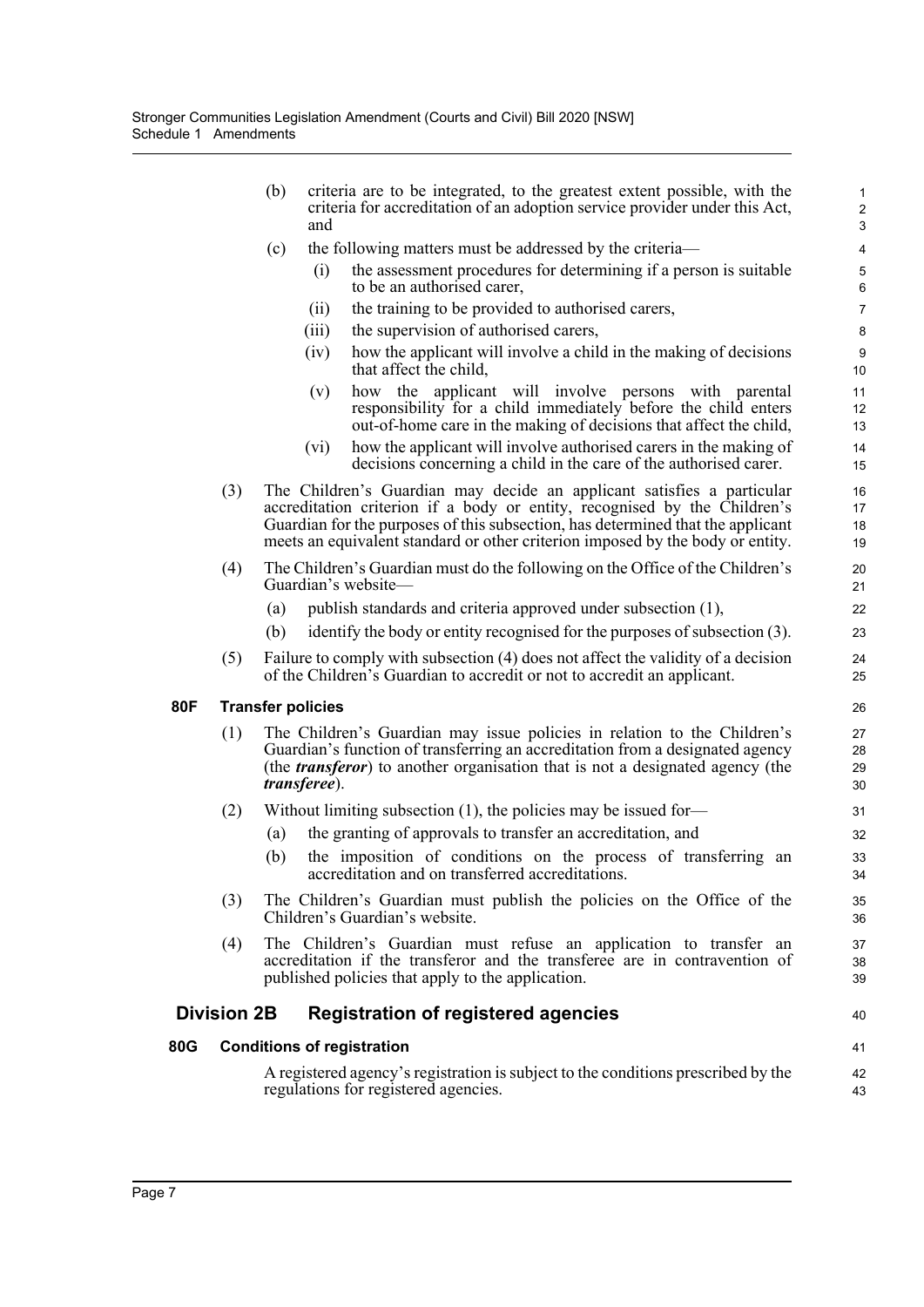#### **80H Conditions imposed by Children's Guardian on registration as registered agency**

(1) The Children's Guardian may impose a condition on the registration of a registered agency.

- (2) The Children's Guardian may vary or revoke a condition imposed under subsection  $(1)$ .
- (3) If the Children's Guardian decides to impose, vary or revoke a condition under this section, the Children's Guardian must give the registered agency written notice of the decision, including—
	- (a) the condition to be imposed, varied or revoked, and
	- (b) the reason for the decision, and
	- (c) the way the agency may apply for a review of the decision.
- (4) The decision takes effect on the date stated in the notice.

#### **80I Cancellation of registration**

- (1) The Children's Guardian may cancel a registered agency's registration if the Children's Guardian is satisfied of one or more of the following—
	- (a) the agency made a statement or gave information in connection with the application for registration that the agency knew to be false or misleading in a material particular,
	- (b) the agency failed to comply with a condition imposed by the regulations or a condition imposed by the Children's Guardian under section 80H(1),
	- (c) the agency failed to comply with a prohibition or requirement imposed on the agency under this Act,
	- (d) the agency failed to satisfy the registration criteria that applied to the agency in respect of the agency's application for registration,
	- (e) the agency failed to comply with any other ground prescribed by the regulations.
- (2) As soon as practicable after making a decision to cancel the registration of a registered agency, the Children's Guardian must, by written notice given to the agency, inform the agency of the following—
	- (a) the decision,
	- (b) when the decision takes effect, (c) the reasons for the decision, (d) the way the agency may apply for a review of the decision. 33 34 35 36

#### **80J Registration criteria**

- (1) On the recommendation of the Children's Guardian, the Minister may, from time to time, approve criteria for use in deciding whether to grant an application for registration as a registered agency.
- (2) The Minister may approve different criteria for deciding applications relating to different types of voluntary out-of-home care.
- (3) The Children's Guardian must publish criteria approved under this section on the Office of the Children's Guardian's website.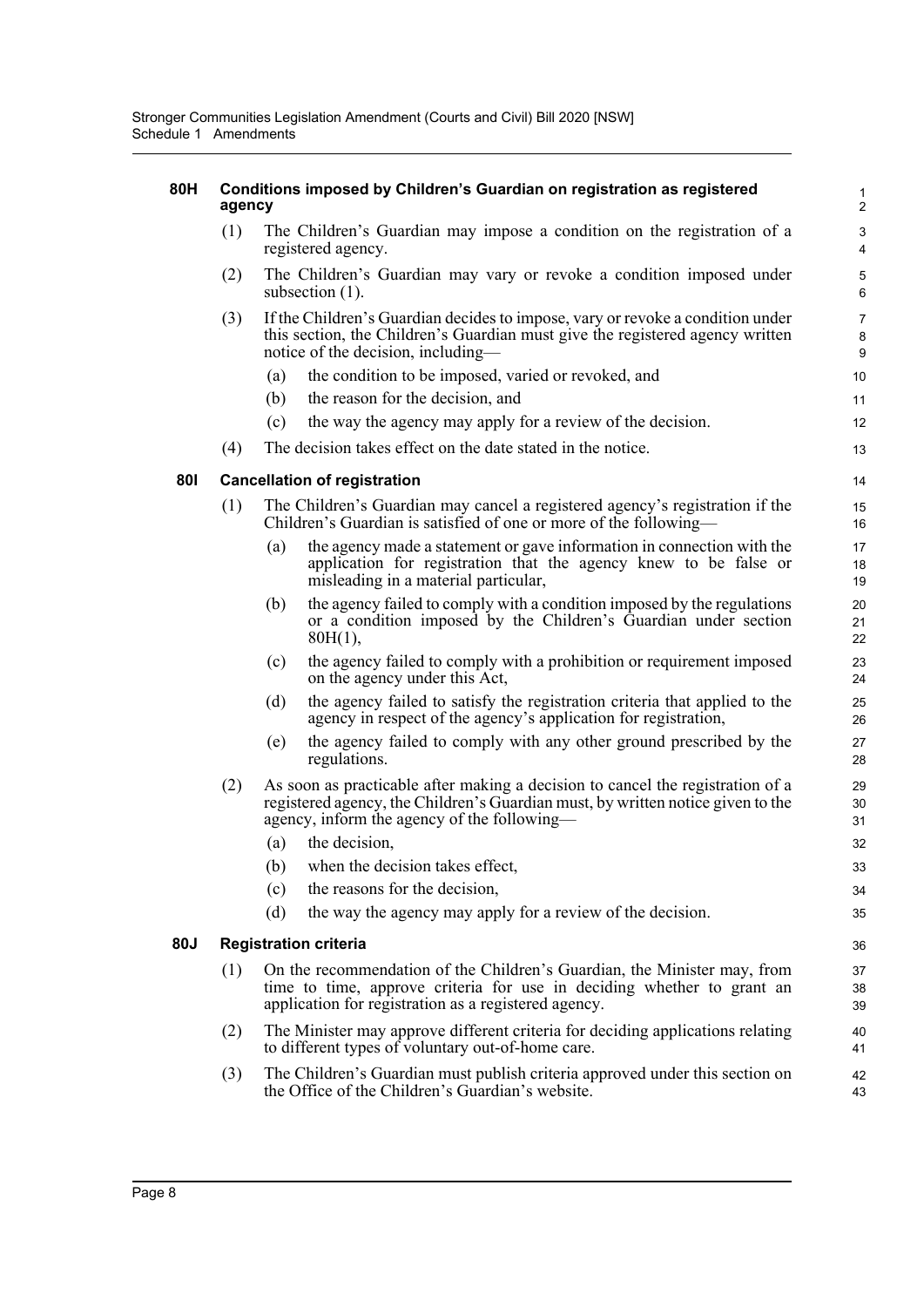| $[12]$ | Section 85 Registers to be kept           |                                                                                                                                                                            |       |                                                                                                                                                                                                                                                           | $\mathbf 1$                   |  |
|--------|-------------------------------------------|----------------------------------------------------------------------------------------------------------------------------------------------------------------------------|-------|-----------------------------------------------------------------------------------------------------------------------------------------------------------------------------------------------------------------------------------------------------------|-------------------------------|--|
|        |                                           |                                                                                                                                                                            |       | Omit section $85(1)(a)$ and (b). Insert instead—                                                                                                                                                                                                          | $\boldsymbol{2}$              |  |
|        |                                           | (a)                                                                                                                                                                        |       | a register (the <i>authorised carer's register</i> ) for the following—                                                                                                                                                                                   | $\mathsf 3$                   |  |
|        |                                           |                                                                                                                                                                            | (i)   | authorised carers,                                                                                                                                                                                                                                        | 4                             |  |
|        |                                           |                                                                                                                                                                            | (ii)  | applicants for authorisation as authorised carers,                                                                                                                                                                                                        | 5                             |  |
|        |                                           |                                                                                                                                                                            | (iii) | persons who, under section 10 of the Child Protection (Working<br>with Children) Act 2012, are required to hold a working with<br>children check clearance because the person resides on the same<br>property as an authorised carer for 3 weeks or more, | 6<br>$\overline{7}$<br>8<br>9 |  |
|        |                                           | (b)                                                                                                                                                                        |       | a register for-                                                                                                                                                                                                                                           | 10                            |  |
|        |                                           |                                                                                                                                                                            | (i)   | residential care workers, and                                                                                                                                                                                                                             | 11                            |  |
|        |                                           |                                                                                                                                                                            | (ii)  | applicants for employment as residential care workers,                                                                                                                                                                                                    | 12                            |  |
| $[13]$ | <b>Section 85(1)(d)</b>                   |                                                                                                                                                                            |       |                                                                                                                                                                                                                                                           | 13                            |  |
|        | Insert after section $85(1)(c)$ —         |                                                                                                                                                                            |       |                                                                                                                                                                                                                                                           | 14                            |  |
|        |                                           | (d)                                                                                                                                                                        |       | a register for children in voluntary out-of-home care (the voluntary<br><i>out-of-home care register</i> ).                                                                                                                                               | 15<br>16                      |  |
| $[14]$ |                                           |                                                                                                                                                                            |       | Section 93 Exemptions from requirement to hold employer's authority                                                                                                                                                                                       | 17                            |  |
|        | Insert at the end of the section—         |                                                                                                                                                                            |       |                                                                                                                                                                                                                                                           |                               |  |
|        | (2)                                       |                                                                                                                                                                            |       | The regulations may prescribe conditions of an exemption from the<br>requirement to hold an employer's authority for the employment.                                                                                                                      | 19<br>20                      |  |
| $[15]$ | <b>Section 97 Conditions of authority</b> |                                                                                                                                                                            |       |                                                                                                                                                                                                                                                           |                               |  |
|        | Insert after section $97(1)$ —            |                                                                                                                                                                            |       |                                                                                                                                                                                                                                                           |                               |  |
|        | (1A)                                      | Without limiting subsection (1), the regulations, or the Children's Guardian,<br>may impose a condition making an employer's authority subject to the Code<br>of Practice. |       |                                                                                                                                                                                                                                                           |                               |  |
|        | (1B)                                      |                                                                                                                                                                            |       | The Code of Practice is-                                                                                                                                                                                                                                  | 26                            |  |
|        |                                           | (a)                                                                                                                                                                        |       | the Code of Practice prescribed by the regulations, or                                                                                                                                                                                                    | 27                            |  |
|        |                                           | (b)                                                                                                                                                                        |       | the Code of Practice, prescribed by the regulations and modified in the<br>way prescribed by the regulations for a class of employers' authority to<br>which the authority belongs, or                                                                    | 28<br>29<br>30                |  |
|        |                                           |                                                                                                                                                                            |       | (c) if the holder of an employer's authority has applied to the Children's<br>Guardian to modify the Code of Practice prescribed by the<br>regulations—the modified Code of Practice, as approved by the<br>Children's Guardian.                          | 31<br>32<br>33<br>34          |  |
| $[16]$ | <b>Section 98 Change in conditions</b>    |                                                                                                                                                                            |       |                                                                                                                                                                                                                                                           | 35                            |  |
|        | Insert after section $98(1)$ —            |                                                                                                                                                                            |       |                                                                                                                                                                                                                                                           | 36                            |  |
|        | (1A)                                      |                                                                                                                                                                            |       | Also, the Children's Guardian may, on the Children's Guardian's own<br>initiative, change the conditions for a class of employers' authority by—                                                                                                          | 37<br>38                      |  |
|        |                                           | (a)                                                                                                                                                                        |       | revoking or varying a condition for the class of authority, or                                                                                                                                                                                            | 39                            |  |
|        |                                           | (b)                                                                                                                                                                        |       | imposing a further condition on the class of authority.                                                                                                                                                                                                   | 40                            |  |
| $[17]$ |                                           |                                                                                                                                                                            |       | Section 102 Exemption by Children's Guardian                                                                                                                                                                                                              | 41                            |  |
|        | Insert after section $102(4)$ —           |                                                                                                                                                                            |       |                                                                                                                                                                                                                                                           | 42                            |  |
|        |                                           |                                                                                                                                                                            |       |                                                                                                                                                                                                                                                           |                               |  |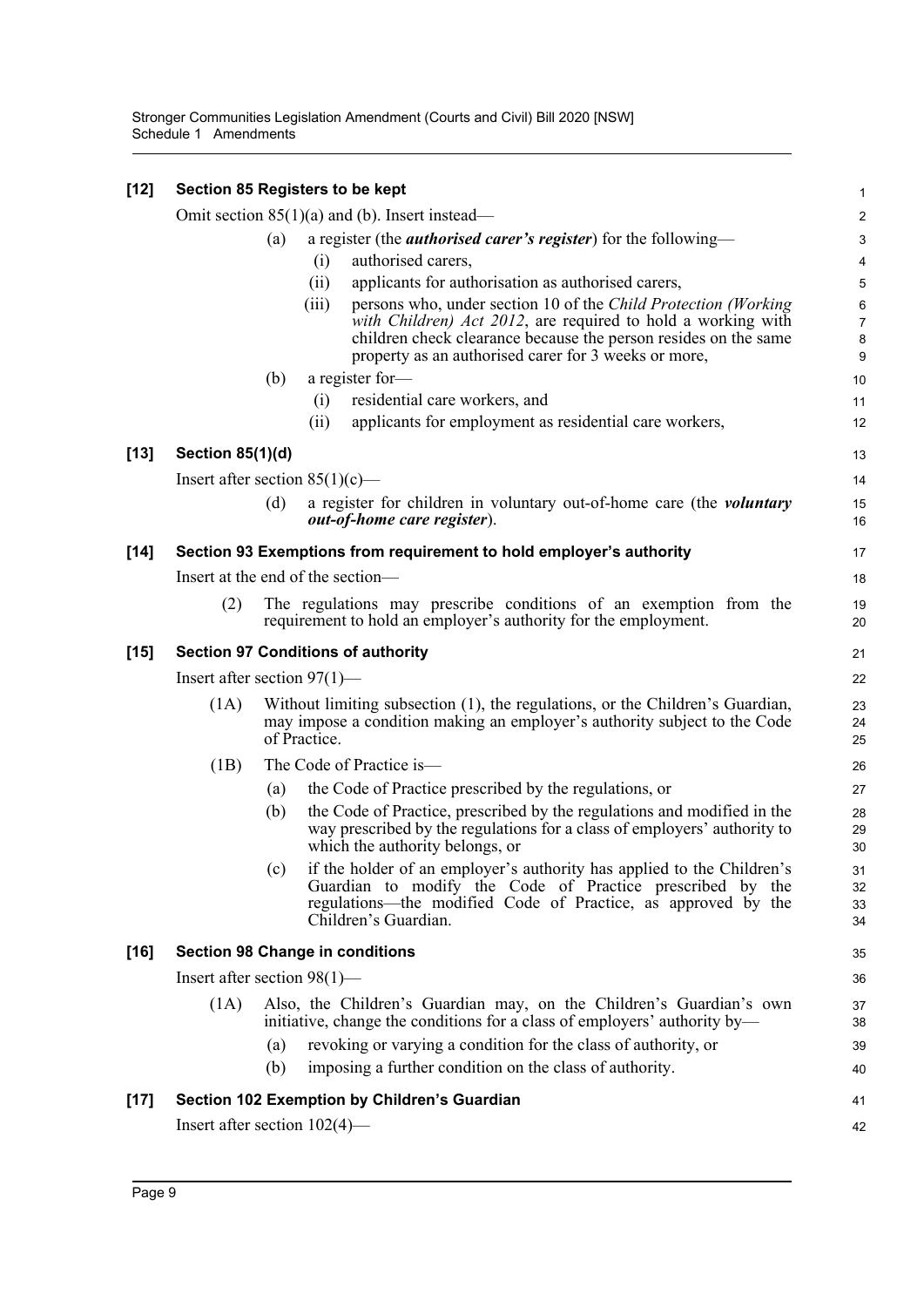|      |      | (5)  | The regulations may prescribe conditions of an exemption granted by the<br>Children's Guardian.                                                                                                                                                                                                                                                                                          | 1<br>$\overline{c}$        |
|------|------|------|------------------------------------------------------------------------------------------------------------------------------------------------------------------------------------------------------------------------------------------------------------------------------------------------------------------------------------------------------------------------------------------|----------------------------|
| [18] |      |      | Section 112 Accreditation and review of adoption service providers                                                                                                                                                                                                                                                                                                                       | 3                          |
|      |      |      | Insert after section $112(2)$ —                                                                                                                                                                                                                                                                                                                                                          | 4                          |
|      |      | (2A) | An accredited adoption service provider's accreditation is subject to a<br>condition prescribed by the regulations—                                                                                                                                                                                                                                                                      | 5<br>$6\phantom{1}6$       |
|      |      |      | for all accredited adoption service providers, or<br>(a)                                                                                                                                                                                                                                                                                                                                 | $\overline{7}$             |
|      |      |      | for a class of accredited adoption service providers to which the<br>(b)<br>provider belongs.                                                                                                                                                                                                                                                                                            | 8<br>9                     |
| [19] |      |      | <b>Section 113 Accreditation criteria</b>                                                                                                                                                                                                                                                                                                                                                | 10                         |
|      |      |      | Insert after section $113(2)$ —                                                                                                                                                                                                                                                                                                                                                          | 11                         |
|      |      | (2A) | The Children's Guardian may decide an applicant for accreditation as an<br>accredited adoption service provider satisfies a particular accreditation<br>criterion if a body or entity, recognised by the Children's Guardian for the<br>purposes of this subsection, has determined that the applicant meets an<br>equivalent standard or other criterion imposed by the body or entity. | 12<br>13<br>14<br>15<br>16 |
|      |      | (2B) | The Children's Guardian must identify the body or entity recognised for the<br>purposes of subsection (2A) on the Office of the Children's Guardian's<br>website.                                                                                                                                                                                                                        | 17<br>18<br>19             |
| [20] |      |      | Sections 113A-113C                                                                                                                                                                                                                                                                                                                                                                       | 20                         |
|      |      |      | Insert after section 113-                                                                                                                                                                                                                                                                                                                                                                | 21                         |
|      | 113A |      | Conditions imposed by Children's Guardian on accreditation and process of<br>accreditation as accredited adoption service provider                                                                                                                                                                                                                                                       | 22<br>23                   |
|      |      | (1)  | The Children's Guardian may impose a condition on-                                                                                                                                                                                                                                                                                                                                       | 24                         |
|      |      |      | the accreditation of an accredited adoption service provider, or<br>(a)                                                                                                                                                                                                                                                                                                                  | 25                         |
|      |      |      | the process of accreditation of an accredited adoption service provider.<br>(b)                                                                                                                                                                                                                                                                                                          | 26                         |
|      |      | (2)  | The Children's Guardian may vary or revoke a condition imposed under<br>subsection (1).                                                                                                                                                                                                                                                                                                  | 27<br>28                   |
|      |      | (3)  | The Children's Guardian must give written notice to the accredited adoption<br>service provider of-                                                                                                                                                                                                                                                                                      | 29<br>30                   |
|      |      |      | (a) the condition to be imposed, varied or revoked, and                                                                                                                                                                                                                                                                                                                                  | 31                         |
|      |      |      | the reason for the decision to impose, vary or revoke the condition, and<br>(b)                                                                                                                                                                                                                                                                                                          | 32                         |
|      |      |      | the way the provider may apply for a review of the decision.<br>(c)                                                                                                                                                                                                                                                                                                                      | 33                         |
|      |      | (4)  | The condition, or variation or revocation of a condition, takes effect on the<br>date stated in the notice.                                                                                                                                                                                                                                                                              | 34<br>35                   |
|      | 113B |      | Shortening, suspension and cancellation of accreditation                                                                                                                                                                                                                                                                                                                                 | 36                         |
|      |      | (1)  | The Children's Guardian may, by written notice given to an accredited<br>adoption service provider—                                                                                                                                                                                                                                                                                      | 37<br>38                   |
|      |      |      | shorten the provider's accreditation period to a date stated in the notice,<br>(a)<br>or                                                                                                                                                                                                                                                                                                 | 39<br>40                   |
|      |      |      | suspend the provider's accreditation-<br>(b)                                                                                                                                                                                                                                                                                                                                             | 41                         |
|      |      |      | for a period stated in the notice, or<br>(i)                                                                                                                                                                                                                                                                                                                                             | 42                         |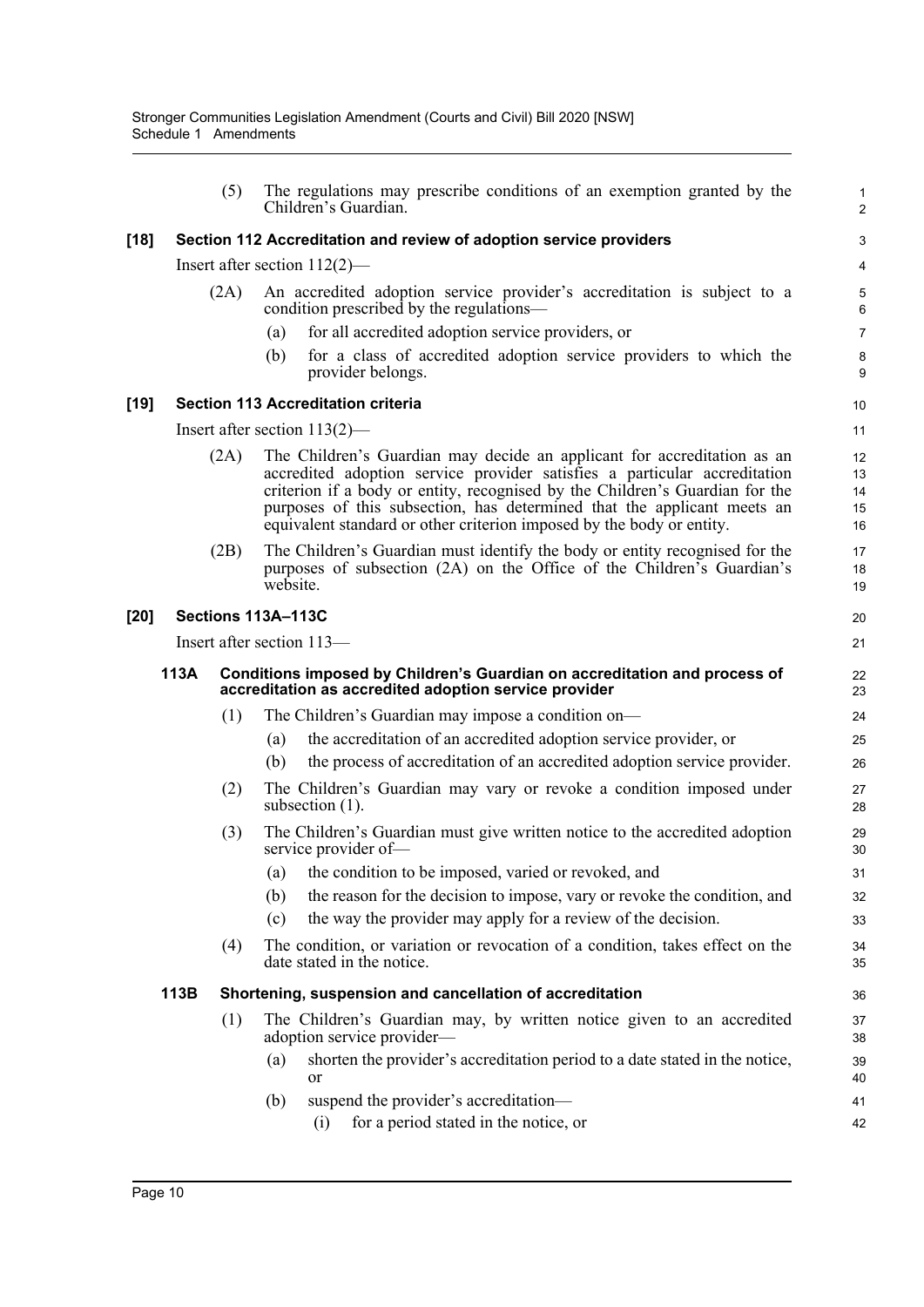|     | until a specified matter stated in the notice has been completed, or<br>(ii)                                                                                                                                                                                     | 1                    |
|-----|------------------------------------------------------------------------------------------------------------------------------------------------------------------------------------------------------------------------------------------------------------------|----------------------|
|     | (c)<br>cancel the provider's accreditation from a date stated in the notice.                                                                                                                                                                                     | $\overline{c}$       |
| (2) | The Children's Guardian may give a notice under subsection (1) to an                                                                                                                                                                                             | 3                    |
|     | accredited adoption service provider if the Children's Guardian is satisfied of<br>one or more of the following—                                                                                                                                                 | 4<br>5               |
|     | the provider made a statement or gave information in connection with<br>(a)                                                                                                                                                                                      | 6                    |
|     | the administration of this Act that the provider knew to be false or<br>misleading in a material particular,                                                                                                                                                     | 7<br>8               |
|     | the provider failed to comply with—<br>(b)                                                                                                                                                                                                                       | 9                    |
|     | a condition of accreditation prescribed by the regulations, or<br>(i)                                                                                                                                                                                            | 10                   |
|     | a condition imposed by the Children's Guardian under section<br>(ii)<br>$113A(1)(a)$ ,                                                                                                                                                                           | 11<br>12             |
|     | the provider failed to comply with a requirement or prohibition imposed<br>(c)<br>on the provider under this Act,                                                                                                                                                | 13<br>14             |
|     | (d)<br>the principal officer of the provider failed to comply with standards or<br>criteria approved by the Minister under section 113,                                                                                                                          | 15<br>16             |
|     | the provider failed, while the provider had been accredited for less than<br>(e)<br>12 months, to substantially satisfy the accreditation criteria that applied<br>to the provider for its application for accreditation,                                        | 17<br>18<br>19       |
|     | (f)<br>the provider failed, after the provider had been accredited for at least 12<br>months, to satisfy the accreditation criteria that applied to the provider<br>for the agency's accreditation,                                                              | 20<br>21<br>22       |
|     | any other ground prescribed by the regulations.<br>(g)                                                                                                                                                                                                           | 23                   |
| (3) | As soon as practicable after making a decision to shorten, suspend or cancel<br>the accreditation of an accredited adoption service provider, the Children's<br>Guardian must, by written notice given to the provider, inform the provider of<br>the following— | 24<br>25<br>26<br>27 |
|     | the decision,<br>(a)                                                                                                                                                                                                                                             | 28                   |
|     | when the decision takes effect,<br>(b)                                                                                                                                                                                                                           | 29                   |
|     | the reasons for the decision,<br>(c)                                                                                                                                                                                                                             | 30                   |
|     | (d)<br>the way the provider may apply for a review of the decision.                                                                                                                                                                                              | 31                   |
| (4) | The Children's Guardian may, by further written notice given to the<br>provider-                                                                                                                                                                                 | 32<br>33             |
|     | (a) withdraw the notice given under subsection (1) and reinstate the<br>accreditation, or                                                                                                                                                                        | 34<br>35             |
|     | if the accreditation period has been shortened under subsection $(1)(a)$ —<br>(b)                                                                                                                                                                                | 36                   |
|     | reinstate the accreditation period of the accredited adoption<br>(i)<br>service provider, or                                                                                                                                                                     | 37<br>38             |
|     | reduce the period by which the provider's accreditation period<br>(ii)<br>has been shortened.                                                                                                                                                                    | 39<br>40             |
| (5) | Subject to subsection $(4)(b)$ , the accreditation is taken to have continued as if<br>the notice under subsection $(1)$ had not been given.                                                                                                                     | 41<br>42             |
| (6) | The regulations may prescribe the circumstances in which an accreditation<br>may be extended despite any shortening of the accreditation period under<br>subsection (1).                                                                                         | 43<br>44<br>45       |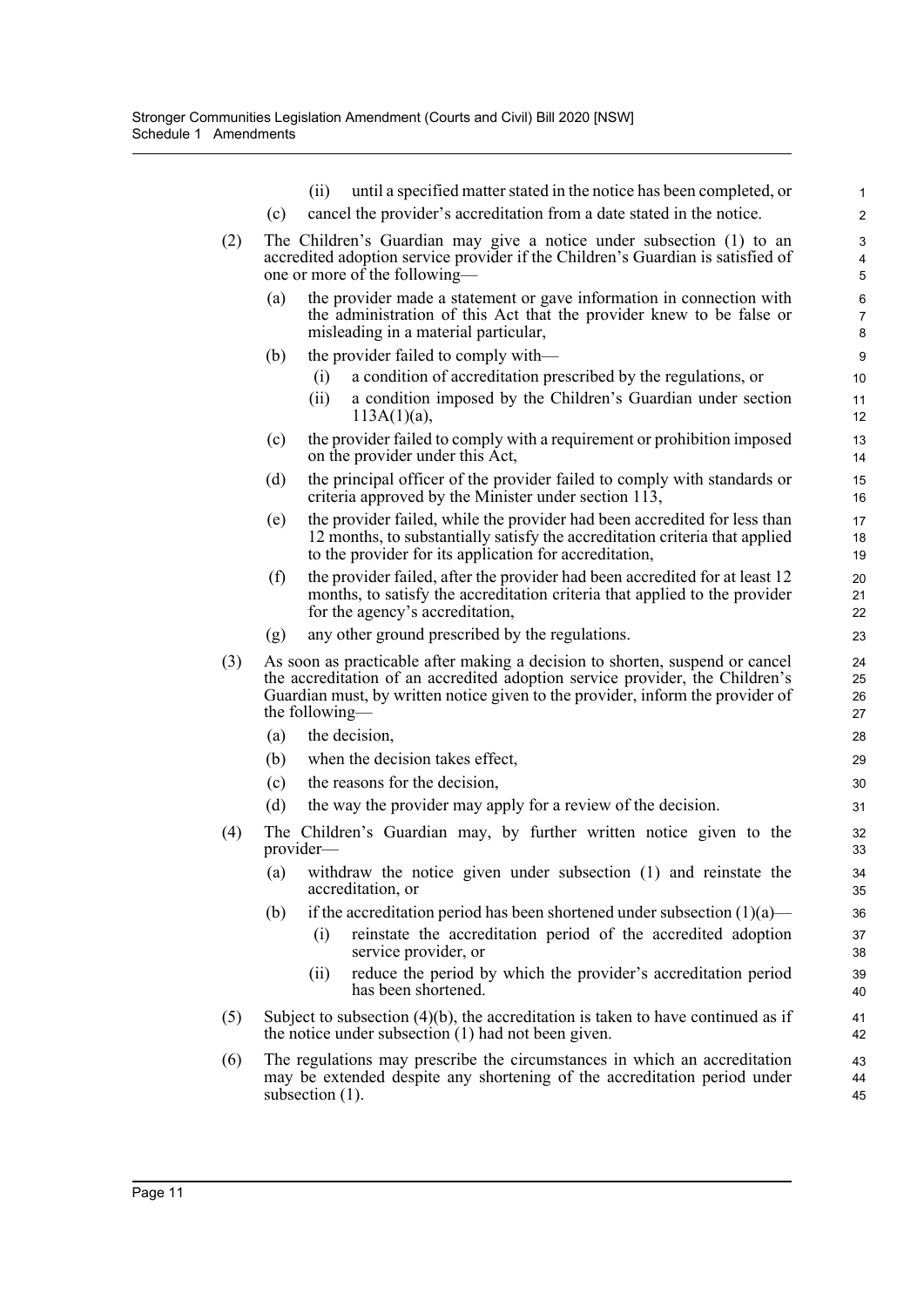### **113C Transfer of accreditation policies**

|        | 113C                         |     |     | <b>Transfer of accreditation policies</b>                                                                                                                                                                                                                                                                                                                                                                                             | $\mathbf{1}$               |
|--------|------------------------------|-----|-----|---------------------------------------------------------------------------------------------------------------------------------------------------------------------------------------------------------------------------------------------------------------------------------------------------------------------------------------------------------------------------------------------------------------------------------------|----------------------------|
|        |                              | (1) |     | The Children's Guardian may issue policies in relation to the Children's<br>Guardian's function of transferring an accreditation from an accredited<br>adoption service provider (the <i>transferor</i> ) to another organisation that is not<br>an accredited adoption service provider (the <i>transferee</i> ).                                                                                                                    | $\mathbf 2$<br>3<br>4<br>5 |
|        |                              | (2) |     | Without limiting subsection $(1)$ , the policies may be issued for-                                                                                                                                                                                                                                                                                                                                                                   | 6                          |
|        |                              |     | (a) | the granting of approvals to transfer an accreditation, and                                                                                                                                                                                                                                                                                                                                                                           | $\overline{7}$             |
|        |                              |     | (b) | the imposition of conditions on the process of transferring an<br>accreditation and on transferred accreditations.                                                                                                                                                                                                                                                                                                                    | 8<br>9                     |
|        |                              | (3) |     | The Children's Guardian must publish the policies on the Office of the<br>Children's Guardian's website.                                                                                                                                                                                                                                                                                                                              | 10<br>11                   |
|        |                              | (4) |     | The Children's Guardian must refuse an application to transfer accreditation if<br>the transferor and the transferee are in contravention of published policies that<br>apply to the application.                                                                                                                                                                                                                                     | 12<br>13<br>14             |
| $[21]$ | <b>Schedule 6 Dictionary</b> |     |     |                                                                                                                                                                                                                                                                                                                                                                                                                                       | 15                         |
|        | <b>Explanatory note</b>      |     |     | Omit "section 72" from the definition of <i>designated agency</i> . Insert instead "section 72(1)".                                                                                                                                                                                                                                                                                                                                   | 16<br>17                   |
|        |                              |     |     | Item [1] of the proposed amendments extends the definition of contractor for the purposes of Part 4<br>of the Children's Guardian Act 2019 (the Act) to include an employee of, or volunteer for, a third party<br>employer. Item [2] defines third party employer. Item [3] makes a consequential amendment.                                                                                                                         | 18<br>19<br>20             |
|        |                              |     |     | Items [4] and [5] extend the definition of employee for the purposes of Part 4 of the Act to an individual<br>who is the head of a third party employer contracted to provide services on behalf of a Schedule 1<br>entity or public authority and if the individual is required to hold a working with children check<br>clearance. Item [6] provides an example of the definition of employee in section $16(1)(b)(iv)$ of the Act. | 21<br>22<br>23<br>24       |
|        |                              |     |     | Item [7] extends reporting requirements to third party employers.                                                                                                                                                                                                                                                                                                                                                                     | 25                         |
|        |                              |     |     | Item [8] updates references to the Children's Guardian as a consequence of the transfer of the<br>reportable conduct scheme from the Ombudsman to the Children's Guardian.                                                                                                                                                                                                                                                            | 26<br>27                   |
|        | amendments.                  |     |     | Item [10] provides for the surrender of a designated agency's accreditation and the withdrawal of an<br>application for accreditation as a designated agency. Items [9] and [21] make consequential                                                                                                                                                                                                                                   | 28<br>29<br>30             |
|        |                              |     |     | Item [11] provides for the accreditation of designated agencies and the registration of registered<br>agencies by the Children's Guardian.                                                                                                                                                                                                                                                                                            | 31<br>32                   |
|        |                              |     |     | Item [12] provides for certain information to be kept on the authorised carer's register and the register<br>for residential care workers. Item [13] enables the Children's Guardian to keep a register for children<br>in voluntary out-of-home care.                                                                                                                                                                                | 33<br>34<br>35             |
|        |                              |     |     | Item [14] provides for the regulations to prescribe conditions of an exemption from the requirement to<br>hold an employer's authority for the employment.                                                                                                                                                                                                                                                                            | 36<br>37                   |
|        |                              |     |     | Item [15] provides for the regulations, or the Children's Guardian, to impose a condition to comply with<br>a Code of Practice on an employer's authority to employ children.                                                                                                                                                                                                                                                         | 38<br>39                   |
|        | class.                       |     |     | Item [16] enables the Children's Guardian to change the conditions for a class of employers' authority<br>by revoking or varying a condition for the class of authority or imposing a further condition on the                                                                                                                                                                                                                        | 40<br>41<br>42             |
|        |                              |     |     | Item [17] provides that the regulations may prescribe conditions of an exemption from the requirement<br>to hold an employer's authority granted by the Children's Guardian.                                                                                                                                                                                                                                                          | 43<br>44                   |
|        |                              |     |     | Items [18]–[20] provide for the accreditation of accredited adoption service providers.                                                                                                                                                                                                                                                                                                                                               | 45                         |
| 1.2    |                              |     |     | <b>Court Security Act 2005 No 1</b>                                                                                                                                                                                                                                                                                                                                                                                                   | 46                         |
|        | <b>Section 9B</b>            |     |     |                                                                                                                                                                                                                                                                                                                                                                                                                                       | 47                         |
|        |                              |     |     | Insert after section 9A—                                                                                                                                                                                                                                                                                                                                                                                                              | 48                         |
|        |                              |     |     |                                                                                                                                                                                                                                                                                                                                                                                                                                       |                            |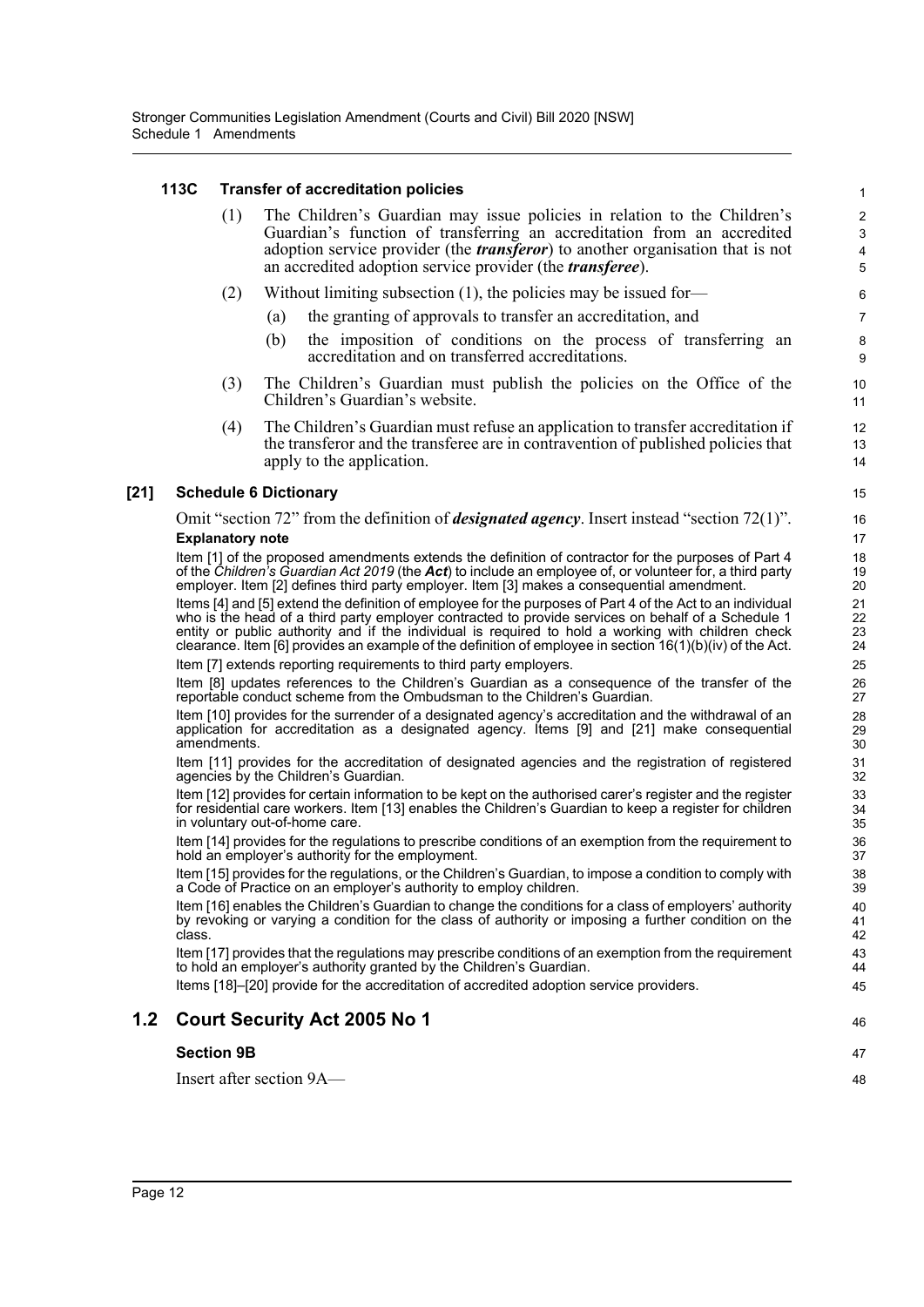|     | 9B      |                         | Prohibition on unauthorised distribution of court recording                                                                                                                                                                                                                                        | $\mathbf{1}$          |
|-----|---------|-------------------------|----------------------------------------------------------------------------------------------------------------------------------------------------------------------------------------------------------------------------------------------------------------------------------------------------|-----------------------|
|     |         | (1)                     | A person must not transmit or distribute a recording of sounds or images (or<br>both) of court proceedings, including part of a recording, by any means.                                                                                                                                           | $\boldsymbol{2}$<br>3 |
|     |         |                         | Maximum penalty—200 penalty units or imprisonment for 12 months, or<br>both.                                                                                                                                                                                                                       | 4<br>5                |
|     |         | (2)                     | Subsection $(1)$ does not apply to any of the following—                                                                                                                                                                                                                                           | 6                     |
|     |         |                         | any transmission or distribution of a recording that has been expressly<br>(a)<br>approved by a judicial officer,                                                                                                                                                                                  | $\overline{7}$<br>8   |
|     |         |                         | the transmission or distribution of a recording for the purpose of<br>(b)<br>transcribing court proceedings for the court,                                                                                                                                                                         | 9<br>10               |
|     |         |                         | the transmission or distribution of a recording in circumstances<br>(c)<br>prescribed by the regulations.                                                                                                                                                                                          | 11<br>12              |
|     |         | <b>Explanatory note</b> |                                                                                                                                                                                                                                                                                                    | 13                    |
|     |         |                         | The proposed amendment creates an offence of transmitting or distributing a recording of court<br>proceedings unless it is done for the purpose of transcribing court proceedings for the court or is<br>otherwise permitted by a judicial officer or the regulations.                             | 14<br>15<br>16        |
| 1.3 |         |                         | <b>Criminal Records Act 1991 No 8</b>                                                                                                                                                                                                                                                              | 17                    |
|     |         |                         | <b>Section 15 Employment in certain occupations</b>                                                                                                                                                                                                                                                | 18                    |
|     |         | in section $15(1)$ .    | Insert "or the Office of the Sheriff, Department of Communities and Justice," after "1999),"                                                                                                                                                                                                       | 19<br>20              |
|     |         | <b>Explanatory note</b> |                                                                                                                                                                                                                                                                                                    | 21                    |
|     |         |                         | The amendment to the Criminal Records Act 1991 provides that the right of an applicant for<br>appointment or employment to withhold information concerning the applicant's spent convictions does<br>not apply in relation to employment as a member of staff of the Office of the Sheriff of NSW. | 22<br>23<br>24        |
| 1.4 |         |                         | District Court Act 1973 No 9                                                                                                                                                                                                                                                                       | 25                    |
| [1] |         |                         | <b>Section 152 Unclaimed money</b>                                                                                                                                                                                                                                                                 | 26                    |
|     |         | section $152(1)$ .      | Omit "and placed to the credit of the Special Deposits Account in the Treasury" from                                                                                                                                                                                                               | 27<br>28              |
|     |         |                         | Insert instead "for payment to the Consolidated Fund".                                                                                                                                                                                                                                             | 29                    |
| [2] |         | <b>Section 152(2)</b>   |                                                                                                                                                                                                                                                                                                    | 30                    |
|     |         |                         | Omit the subsection.                                                                                                                                                                                                                                                                               | 31                    |
|     |         | <b>Explanatory note</b> |                                                                                                                                                                                                                                                                                                    | 32                    |
|     |         |                         | The proposed amendments require unclaimed money in the District Court to be treated in the same<br>manner as fees and fines by being paid into the Consolidated Fund.                                                                                                                              | 33<br>34              |
| 1.5 |         |                         | <b>Electronic Transactions Act 2000 No 8</b>                                                                                                                                                                                                                                                       | 35                    |
|     | Part 2B |                         |                                                                                                                                                                                                                                                                                                    | 36                    |
|     |         |                         | Insert after Part 2A—                                                                                                                                                                                                                                                                              | 37                    |
|     |         |                         | Part 2B Remote witnessing pilot scheme                                                                                                                                                                                                                                                             | 38                    |
|     |         | <b>Division 1</b>       | <b>Witnessing and attestation</b>                                                                                                                                                                                                                                                                  | 39                    |
|     | 14F     |                         | <b>Definitions</b>                                                                                                                                                                                                                                                                                 | 40                    |
|     |         |                         | In this Division-                                                                                                                                                                                                                                                                                  | 41                    |
|     |         |                         |                                                                                                                                                                                                                                                                                                    |                       |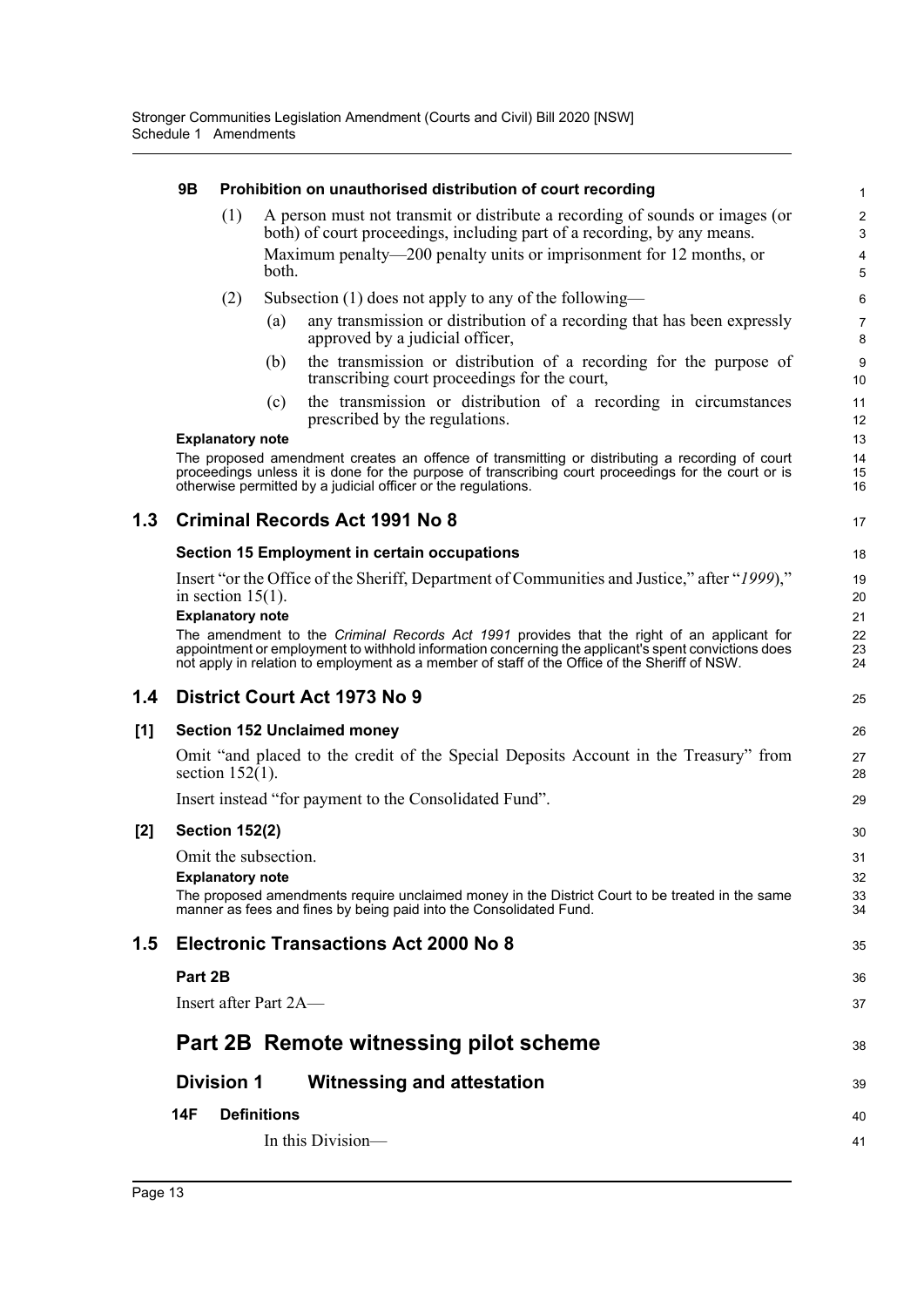|     |     |     | audio visual link means technology that enables continuous and<br>contemporaneous audio and visual communication between persons at                                                                                                                   | 1<br>$\overline{c}$  |
|-----|-----|-----|-------------------------------------------------------------------------------------------------------------------------------------------------------------------------------------------------------------------------------------------------------|----------------------|
|     |     |     | different places, including video conferencing.<br><i>document</i> includes the following—                                                                                                                                                            | 3<br>4               |
|     |     | (a) | a will,                                                                                                                                                                                                                                               | 5                    |
|     |     | (b) | a power of attorney or an enduring power of attorney,                                                                                                                                                                                                 | 6                    |
|     |     | (c) | a deed or agreement,                                                                                                                                                                                                                                  | $\overline{7}$       |
|     |     | (d) | an enduring guardianship appointment,                                                                                                                                                                                                                 | 8                    |
|     |     | (e) | an affidavit, including an annexure or exhibit to the affidavit,                                                                                                                                                                                      | 9                    |
|     |     | (f) | a statutory declaration.                                                                                                                                                                                                                              | 10                   |
| 14G |     |     | Witnessing and attestation of documents by audio visual link                                                                                                                                                                                          | 11                   |
|     | (1) |     | Despite any other Act or law—                                                                                                                                                                                                                         | 12                   |
|     |     | (a) | if the signature of a document is required under an Act or another law<br>to be witnessed, the signature may be witnessed by audio visual link,<br>and                                                                                                | 13<br>14<br>15       |
|     |     | (b) | arrangements in relation to witnessing signatures and the attestation of<br>documents may be performed by audio visual link.                                                                                                                          | 16<br>17             |
|     | (2) |     | A person witnessing the signing of a document by audio visual link (the<br>witness) must-                                                                                                                                                             | 18<br>19             |
|     |     | (a) | observe the person signing the document (the <b>signatory</b> ) sign the<br>document in real time, and                                                                                                                                                | 20<br>21             |
|     |     | (b) | attest or otherwise confirm the signature was witnessed by signing the<br>document or a copy of the document, and                                                                                                                                     | 22<br>23             |
|     |     | (c) | be reasonably satisfied the document the witness signs is the same<br>document, or a copy of the document signed by the signatory, and                                                                                                                | 24<br>25             |
|     |     | (d) | endorse the document, or the copy of the document, with a statement—                                                                                                                                                                                  | 26                   |
|     |     |     | specifying the method used to witness the signature of the<br>(i)<br>signatory, and                                                                                                                                                                   | 27<br>28             |
|     |     |     | that the document was witnessed in accordance with this section.<br>(i)                                                                                                                                                                               | 29                   |
|     |     |     | Note. A document may be endorsed under paragraph (d) with a statement, for<br>example, that the document was signed in counterpart and witnessed over<br>audio visual link in accordance with section 14G of the Electronic Transactions<br>Act 2000. | 30<br>31<br>32<br>33 |
|     | (3) |     | Without limiting the ways a witness may confirm the signature was witnessed,<br>the witness may—                                                                                                                                                      | 34<br>35             |
|     |     | (a) | sign a counterpart of the document as soon as practicable after<br>witnessing the signing of the document, or                                                                                                                                         | 36<br>37             |
|     |     | (b) | if the signatory scans and sends a copy of the signed document<br>electronically—countersign the document as soon as practicable after<br>witnessing the signing of the document.                                                                     | 38<br>39<br>40       |
|     | (4) |     | Without limiting subclause $(1)(b)$ —                                                                                                                                                                                                                 | 41                   |
|     |     | (a) | arrangements in relation to witnessing signatures by audio visual link<br>include the following—                                                                                                                                                      | 42<br>43             |
|     |     |     | certification of matters required by an Act or another law,<br>(i)                                                                                                                                                                                    | 44                   |
|     |     |     | confirming or verifying the identity of the signatory to a<br>(ii)<br>document,                                                                                                                                                                       | 45<br>46             |
|     |     |     |                                                                                                                                                                                                                                                       |                      |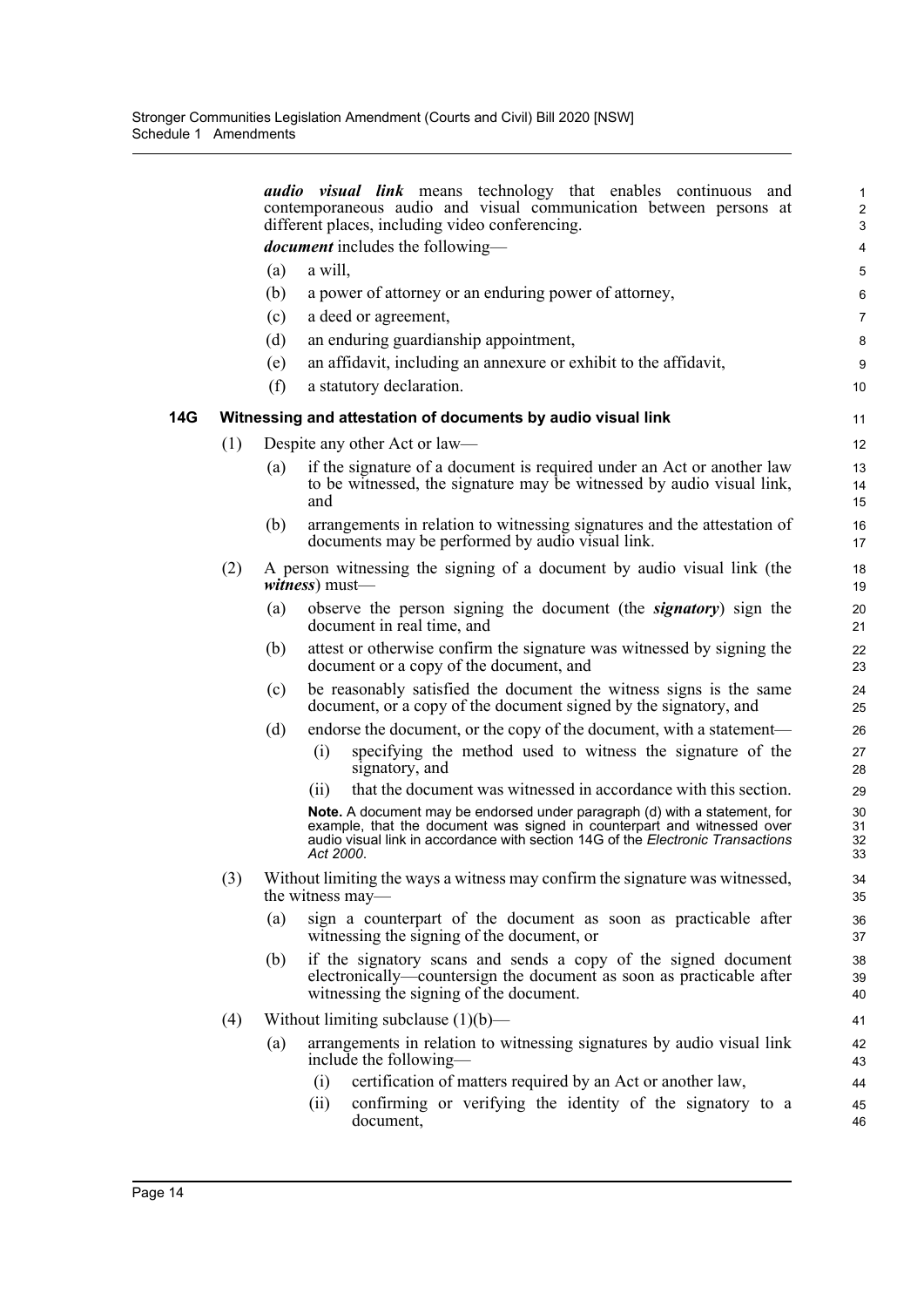|     |            |                         |     | (iii)                              | attestation of a signature,                                                                                                                                                                                                                                              | 1                   |
|-----|------------|-------------------------|-----|------------------------------------|--------------------------------------------------------------------------------------------------------------------------------------------------------------------------------------------------------------------------------------------------------------------------|---------------------|
|     |            |                         |     | (iv)                               | swearing or affirming the contents of an affidavit,                                                                                                                                                                                                                      | 2                   |
|     |            |                         | (b) | (v)                                | seeing the face of the signatory, and<br>a requirement in an Act or another law for the presence of a witness,                                                                                                                                                           | 3<br>$\overline{4}$ |
|     |            |                         |     |                                    | signatory or other person is taken to be satisfied if the witness, signatory                                                                                                                                                                                             | 5                   |
|     |            |                         |     |                                    | or other person is present by audio visual link.                                                                                                                                                                                                                         | 6                   |
|     |            | <b>Division 2</b>       |     |                                    | <b>Oaths and declarations</b>                                                                                                                                                                                                                                            | $\overline{7}$      |
|     | 14H        |                         |     |                                    | Affidavits and declarations made under Oaths Act 1900                                                                                                                                                                                                                    | 8                   |
|     |            |                         |     |                                    | A document that is an oath, declaration or affidavit required for a purpose                                                                                                                                                                                              | 9                   |
|     |            |                         |     |                                    | specified in section 26 of the <i>Oaths Act 1900</i> may be taken or made before an<br>Australian legal practitioner as if the practitioner were a justice of the peace.                                                                                                 | 10<br>11            |
|     | <b>14I</b> |                         |     |                                    | Certain persons before whom statutory declarations may be made                                                                                                                                                                                                           | 12                  |
|     |            |                         |     |                                    | A statutory declaration may be made before a person before whom a statutory                                                                                                                                                                                              | 13                  |
|     |            |                         |     | may be made.                       | declaration under the Statutory Declarations Act 1959 of the Commonwealth                                                                                                                                                                                                | 14<br>15            |
|     |            | <b>Division 3</b>       |     |                                    | <b>Savings and repeal</b>                                                                                                                                                                                                                                                | 16                  |
|     | 14J        | <b>Savings</b>          |     |                                    |                                                                                                                                                                                                                                                                          | 17                  |
|     |            |                         |     |                                    | An endorsement that would have been satisfactory for the purposes of clause                                                                                                                                                                                              | 18                  |
|     |            |                         |     |                                    | $2(2)(d)(ii)$ of Schedule 1 to the <i>Electronic Transactions Regulation 2017</i> had<br>that paragraph not been repealed is taken to be satisfactory for the purposes of                                                                                                | 19<br>20            |
|     |            |                         |     | section $14G(2)(d)(ii)$ .          |                                                                                                                                                                                                                                                                          | 21                  |
|     | 14K        | <b>Repeal of Part</b>   |     |                                    |                                                                                                                                                                                                                                                                          | 22                  |
|     |            |                         |     |                                    | This Part is repealed on 1 January 2022.                                                                                                                                                                                                                                 | 23                  |
|     |            | <b>Explanatory note</b> |     |                                    |                                                                                                                                                                                                                                                                          | 24<br>25            |
|     |            |                         |     | have effect until the end of 2021. | The proposed amendment transfers the provisions of Schedule 1 to the Electronic Transactions<br>Regulation 2017 as a pilot scheme under the Electronic Transactions Act 2000. The pilot scheme will                                                                      | 26<br>27            |
| 1.6 |            |                         |     |                                    | <b>Electronic Transactions Regulation 2017</b>                                                                                                                                                                                                                           | 28                  |
| [1] |            |                         |     | <b>Clause 8A COVID-19 response</b> |                                                                                                                                                                                                                                                                          | 29                  |
|     |            | Omit the clause.        |     |                                    |                                                                                                                                                                                                                                                                          | 30                  |
| [2] |            |                         |     |                                    | <b>Schedule 1 Response to COVID-19 pandemic</b>                                                                                                                                                                                                                          | 31                  |
|     |            | Omit the Schedule.      |     |                                    |                                                                                                                                                                                                                                                                          | 32                  |
|     |            | <b>Explanatory note</b> |     |                                    |                                                                                                                                                                                                                                                                          | 33                  |
|     |            |                         |     |                                    | The proposed amendments omit provisions from the <i>Electronic Transactions Regulation 2017</i> that<br>are being transferred to the Electronic Transactions Act 2000 by Schedule 1.6. The transferred<br>provisions will continue to have effect until the end of 2021. | 34<br>35<br>36      |
| 1.7 |            |                         |     |                                    | <b>Imperial Acts Application Act 1969 No 30</b>                                                                                                                                                                                                                          | 37                  |
|     |            |                         |     |                                    | Part 3, Division 1 Administration of Estates                                                                                                                                                                                                                             | 38                  |
|     |            | Omit the Division.      |     |                                    |                                                                                                                                                                                                                                                                          | 39                  |
|     |            |                         |     |                                    |                                                                                                                                                                                                                                                                          |                     |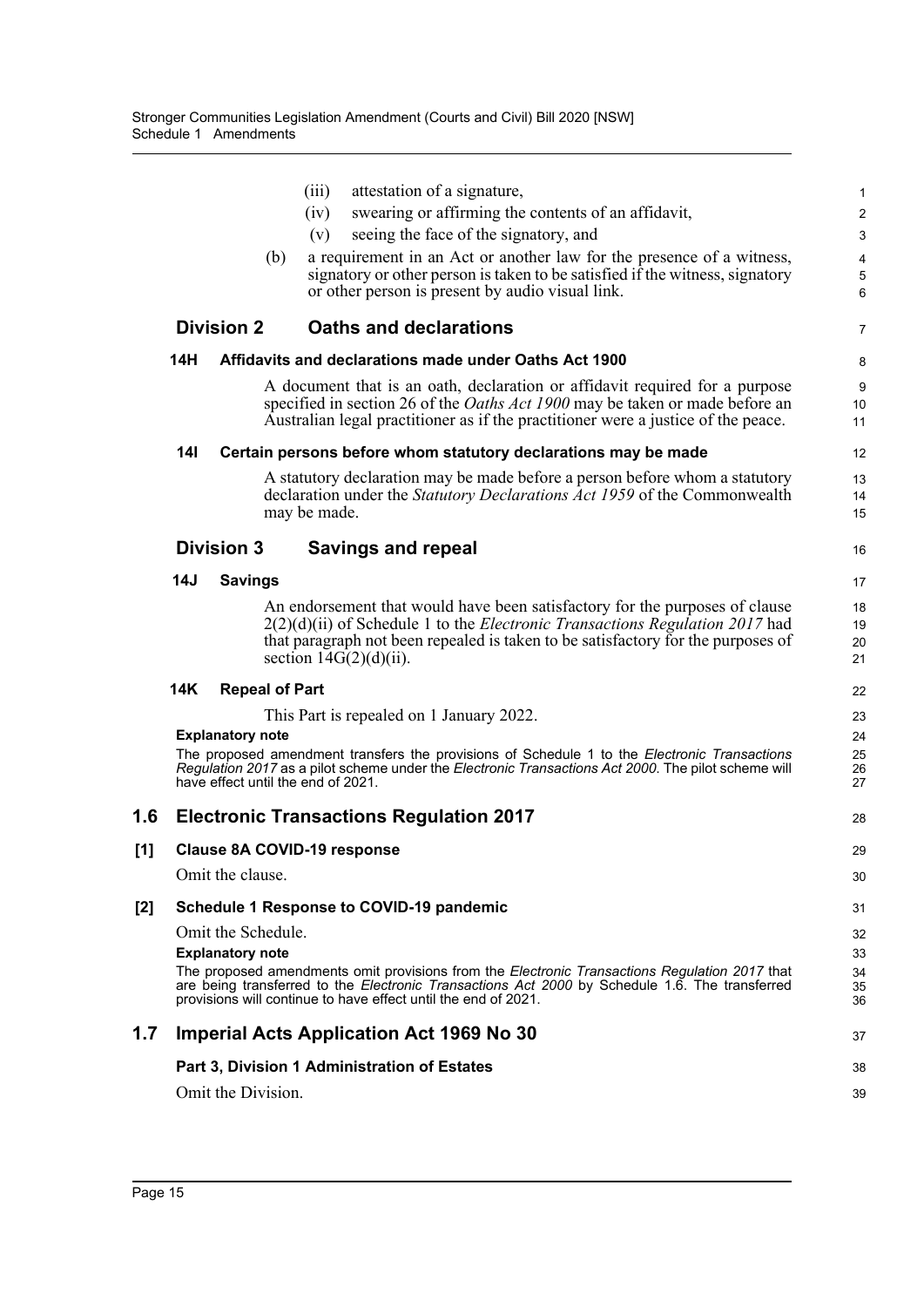|     | <b>Explanatory note</b><br>The proposed amendment repeals a Division of the Imperial Acts Application Act 1969 that contains<br>an obsolete provision and provisions proposed to be re-enacted in the Probate and Administration Act<br>1898 elsewhere in this Schedule. | 1<br>$\frac{2}{3}$<br>4 |  |  |  |  |  |  |
|-----|--------------------------------------------------------------------------------------------------------------------------------------------------------------------------------------------------------------------------------------------------------------------------|-------------------------|--|--|--|--|--|--|
| 1.8 | <b>Judicial Officers Act 1986 No 100</b>                                                                                                                                                                                                                                 | 5                       |  |  |  |  |  |  |
| [1] | <b>Section 13 The Conduct Division</b>                                                                                                                                                                                                                                   | 6                       |  |  |  |  |  |  |
|     | Omit "The" from section 13(3). Insert instead "Subject to subsection (3A), the".                                                                                                                                                                                         | 7                       |  |  |  |  |  |  |
| [2] | Section 13(3A)                                                                                                                                                                                                                                                           | 8                       |  |  |  |  |  |  |
|     | Insert after section $13(3)$ —                                                                                                                                                                                                                                           |                         |  |  |  |  |  |  |
|     | The following functions of the Conduct Division under Part 6 may be<br>(3A)<br>exercised by the Chairperson alone—<br>giving directions,<br>(a)<br>making determinations as to procedural matters.<br>(b)                                                                | 10<br>11<br>12<br>13    |  |  |  |  |  |  |
| [3] | <b>Section 40 Suspension of judicial officers</b>                                                                                                                                                                                                                        | 14                      |  |  |  |  |  |  |
|     | Omit "offence," from section $40(1)(b)(ii)$ . Insert instead—<br>offence, or<br>a formal request, within the meaning of Part 6A, has been made in<br>(c)<br>respect of a judicial officer,                                                                               | 15<br>16<br>17<br>18    |  |  |  |  |  |  |
| [4] | Schedule 3 Provisions relating to the procedure of the Conduct Division                                                                                                                                                                                                  |                         |  |  |  |  |  |  |
|     | Omit "All" from clause 2. Insert instead "Subject to subclause (2), all".                                                                                                                                                                                                |                         |  |  |  |  |  |  |
| [5] | Schedule 3, clause 2                                                                                                                                                                                                                                                     |                         |  |  |  |  |  |  |
|     | Insert at the end of the clause-                                                                                                                                                                                                                                         |                         |  |  |  |  |  |  |
|     | This clause applies if the Conduct Division must be constituted by all 3<br>(2)<br>members.                                                                                                                                                                              | 23<br>24                |  |  |  |  |  |  |
| [6] | Schedule 3, clause 3                                                                                                                                                                                                                                                     |                         |  |  |  |  |  |  |
|     | Omit "The".                                                                                                                                                                                                                                                              |                         |  |  |  |  |  |  |
|     | Insert instead "If the Conduct Division must be constituted by all 3 members, the".                                                                                                                                                                                      |                         |  |  |  |  |  |  |
| [7] | Schedule 3, clause 3                                                                                                                                                                                                                                                     | 28                      |  |  |  |  |  |  |
|     | Omit "a meeting of the Conduct Division". Insert instead "the meeting of the Division".                                                                                                                                                                                  | 29                      |  |  |  |  |  |  |
| [8] | Schedule 3, clause 7                                                                                                                                                                                                                                                     | 30                      |  |  |  |  |  |  |
|     | Insert after clause 6-                                                                                                                                                                                                                                                   | 31                      |  |  |  |  |  |  |
|     | Use of audio and audio visual links<br>7                                                                                                                                                                                                                                 |                         |  |  |  |  |  |  |
|     | The following functions of the Conduct Division under Part 6 may be<br>exercised by way of audio or audio visual link—                                                                                                                                                   | 33<br>34                |  |  |  |  |  |  |
|     | giving directions,<br>(a)                                                                                                                                                                                                                                                | 35                      |  |  |  |  |  |  |
|     | making determinations as to procedural matters.<br>(b)                                                                                                                                                                                                                   | 36                      |  |  |  |  |  |  |
|     | <b>Explanatory note</b><br>Item [2] of the proposed amendments enables the Chairperson of the Conduct Division of the Judicial                                                                                                                                           | 37<br>38                |  |  |  |  |  |  |
|     | Commission of NSW to exercise certain procedural functions alone. Currently, all functions of the<br>Conduct Division must be exercised by the 3 members of the Division.                                                                                                | 39<br>40                |  |  |  |  |  |  |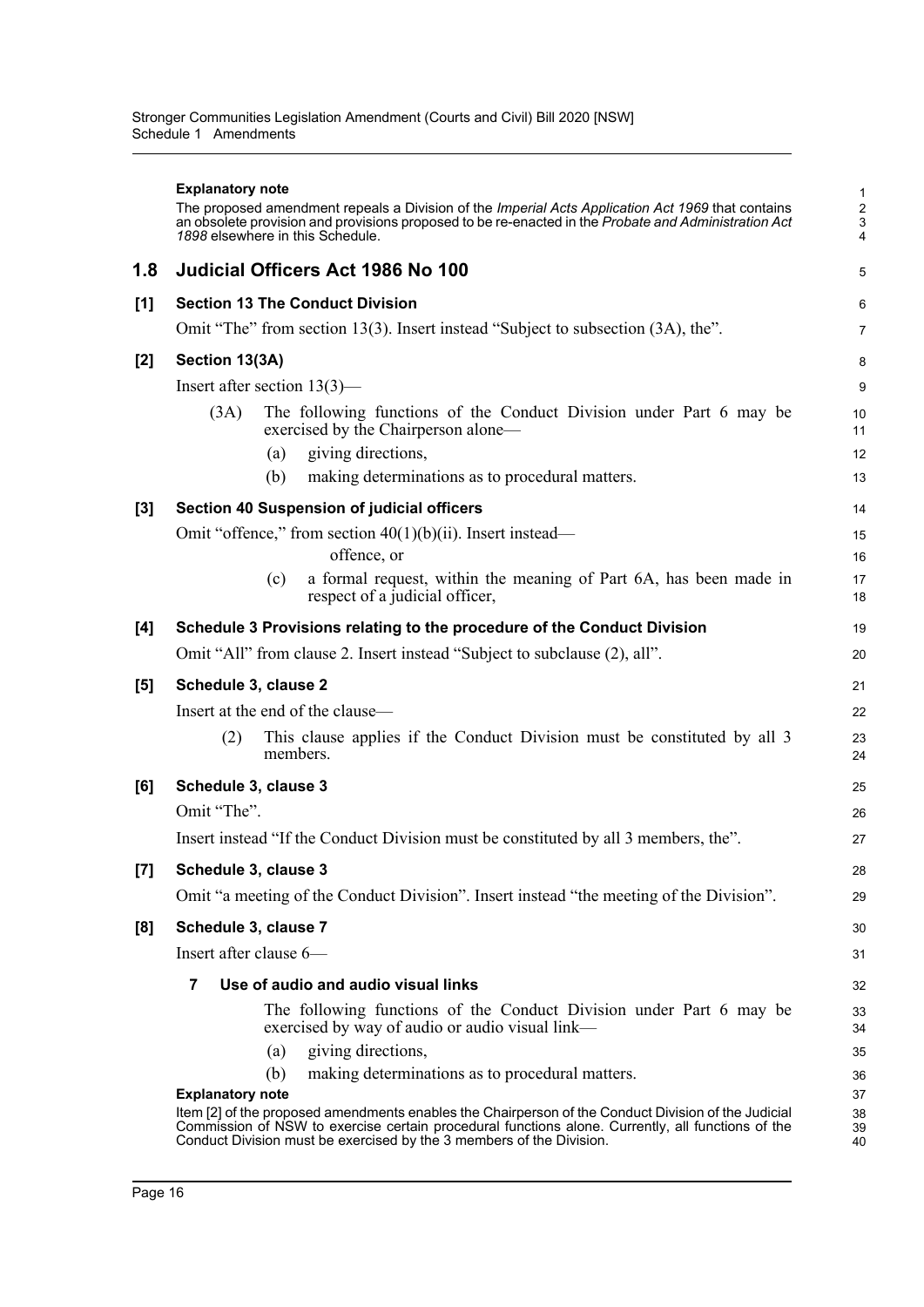|     | or official duties.     | Items [1] and [4]–[7] make consequential amendments.<br>Item [3] enables the head of jurisdiction of a court to suspend a judicial officer of the court if of the<br>opinion that a judicial officer may have an impairment that affects the officer's performance of judicial                                                               | $\mathbf{1}$<br>$\sqrt{2}$<br>$\sqrt{3}$<br>4 |  |  |  |  |  |
|-----|-------------------------|----------------------------------------------------------------------------------------------------------------------------------------------------------------------------------------------------------------------------------------------------------------------------------------------------------------------------------------------|-----------------------------------------------|--|--|--|--|--|
|     |                         | Item [8] provides for the use of audio or audio visual link by the Conduct Division for the purpose of<br>exercising certain procedural functions.                                                                                                                                                                                           | 5<br>6                                        |  |  |  |  |  |
| 1.9 |                         | Legal Profession Uniform Law Application Act 2014 No 16                                                                                                                                                                                                                                                                                      | $\overline{7}$                                |  |  |  |  |  |
| [1] |                         | Section 28 Delegation of functions of NSW Commissioner                                                                                                                                                                                                                                                                                       | 8                                             |  |  |  |  |  |
|     |                         | Omit section $28(2)$ but not the note. Insert instead—                                                                                                                                                                                                                                                                                       | 9                                             |  |  |  |  |  |
|     | (2)                     | The NSW Commissioner may delegate the following functions to the Bar<br>Council or the Law Society Council—                                                                                                                                                                                                                                  | 10<br>11                                      |  |  |  |  |  |
|     |                         | any function of the NSW Commissioner under section 137 or 144 of this<br>(a)<br>Act,                                                                                                                                                                                                                                                         | 12<br>13                                      |  |  |  |  |  |
|     |                         | any of the NSW Commissioner's Chapter 5 functions.<br>(b)                                                                                                                                                                                                                                                                                    | 14                                            |  |  |  |  |  |
| [2] |                         | Schedule 9 Savings, transitional and other provisions                                                                                                                                                                                                                                                                                        | 15                                            |  |  |  |  |  |
|     |                         | Insert at the end of the Schedule, with appropriate Part and clause numbering—                                                                                                                                                                                                                                                               | 16                                            |  |  |  |  |  |
|     | <b>Part</b>             | <b>Provision consequent on enactment of Stronger</b><br><b>Communities Legislation Amendment (Courts and</b><br>Civil) Act 2020                                                                                                                                                                                                              | 17<br>18<br>19                                |  |  |  |  |  |
|     |                         | <b>Manager, Costs Assessment</b>                                                                                                                                                                                                                                                                                                             | 20                                            |  |  |  |  |  |
|     | (1)                     | This clause applies to a Senior Deputy Registrar who assumed the role of<br>Manager, Costs Assessment on and from 20 June 2016 until appointed to the<br>position of Manager, Costs Assessment on 18 February 2020.                                                                                                                          | 21<br>22<br>23                                |  |  |  |  |  |
|     | (2)                     | To avoid doubt, for the purposes of the definition of <i>Manager</i> , Costs<br><i>Assessment</i> in section $3(1)$ of this Act, the Senior Deputy Registrar is taken to<br>have acted as the Manager, Costs Assessment on and from 20 June 2016 until<br>18 February 2020.                                                                  | 24<br>25<br>26<br>27                          |  |  |  |  |  |
|     | <b>Explanatory note</b> |                                                                                                                                                                                                                                                                                                                                              |                                               |  |  |  |  |  |
|     |                         | Item [1] of the proposed amendments enables the Legal Services Commissioner to delegate the<br>Commissioner's power to apply to the Tribunal for an extension of time for making a disciplinary<br>application, or to agree with a respondent lawyer on the terms of an instrument of consent, to the Bar<br>Council or Law Society Council. | 29<br>30<br>31<br>32                          |  |  |  |  |  |
|     | to that position.       | Item [2] puts beyond doubt the status of the person the subject of the amendment as the Manager,<br>Costs Assessment, within the meaning of the Legal Profession Uniform Law Application Act 2014,<br>from the date on which the person assumed that role until the date on which the person was appointed                                   | 33<br>34<br>35<br>36                          |  |  |  |  |  |
|     |                         | 1.10 NSW Trustee and Guardian Act 2009 No 49                                                                                                                                                                                                                                                                                                 | 37                                            |  |  |  |  |  |
| [1] | Section 120, heading    |                                                                                                                                                                                                                                                                                                                                              | 38                                            |  |  |  |  |  |
|     |                         | Omit the heading. Insert instead—                                                                                                                                                                                                                                                                                                            | 39                                            |  |  |  |  |  |
|     | 120                     | <b>Payment of liabilities</b>                                                                                                                                                                                                                                                                                                                | 40                                            |  |  |  |  |  |
| [2] | <b>Section 120(1)</b>   |                                                                                                                                                                                                                                                                                                                                              | 41                                            |  |  |  |  |  |
|     |                         | Omit the subsection. Insert instead—                                                                                                                                                                                                                                                                                                         | 42                                            |  |  |  |  |  |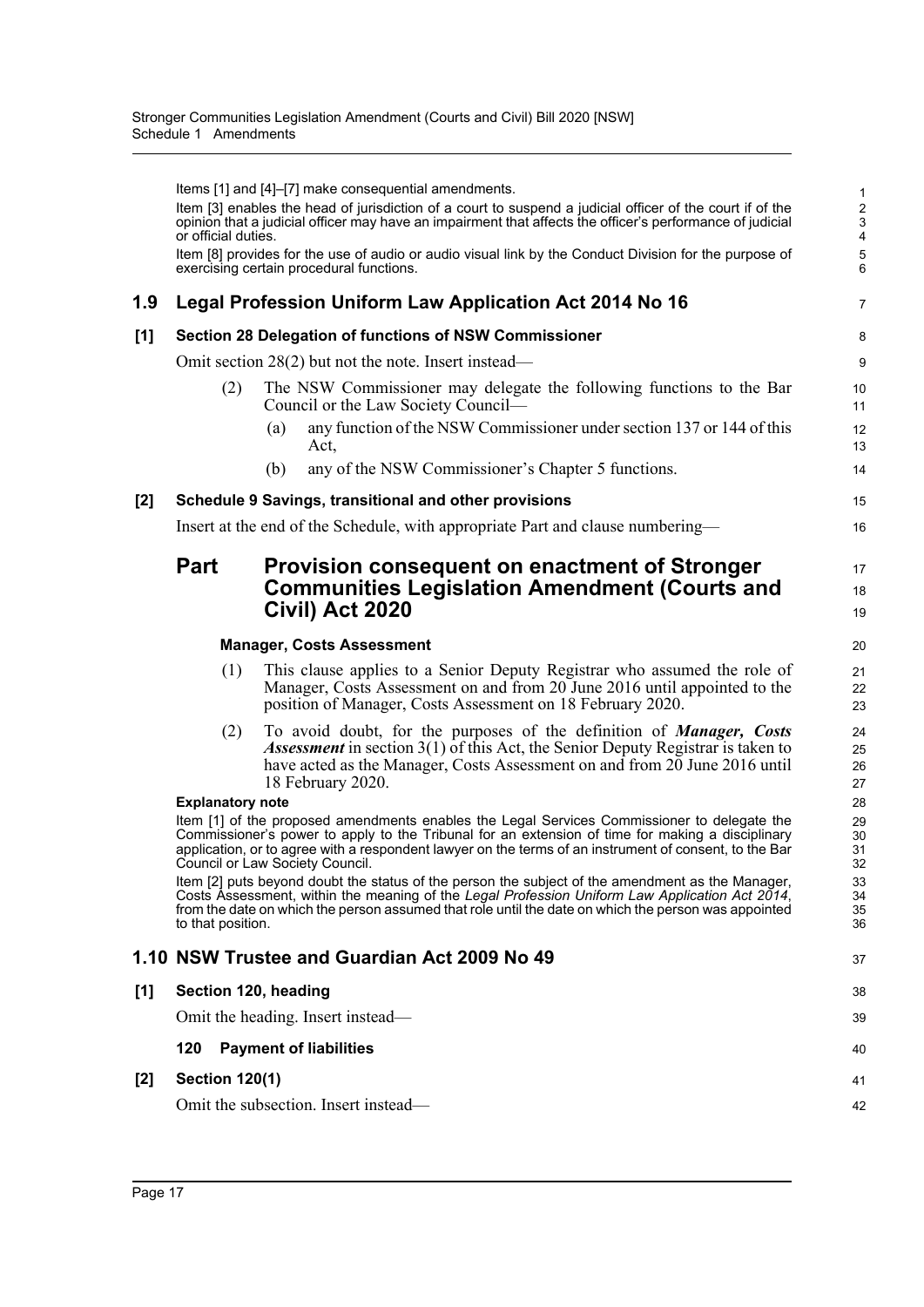|     |     | (1)                     | If the NSW Trustee is required to pay an amount to discharge a liability that<br>the NSW Trustee would be personally liable to discharge if it were a private<br>trustee, the NSW Trustee may elect to make the payment from-                                                  | 1<br>$\overline{\mathbf{c}}$<br>3 |
|-----|-----|-------------------------|--------------------------------------------------------------------------------------------------------------------------------------------------------------------------------------------------------------------------------------------------------------------------------|-----------------------------------|
|     |     |                         | the Reserve Fund, or<br>(a)                                                                                                                                                                                                                                                    | 4                                 |
|     |     |                         | the Consolidated Fund.<br>(b)                                                                                                                                                                                                                                                  | 5                                 |
|     |     | (1A)                    | If the NSW Trustee elects to make the payment from the Consolidated Fund,<br>the Consolidated Fund is appropriated for that purpose.                                                                                                                                           | 6<br>$\overline{7}$               |
|     |     | <b>Explanatory note</b> |                                                                                                                                                                                                                                                                                | 8                                 |
|     |     |                         | Item [2] of the proposed amendments enables the NSW Trustee to discharge certain liabilities by<br>payment from the Reserve Fund established under section 109 of the NSW Trustee and Guardian<br>Act 2009 or the Consolidated Fund. Item [1] makes a consequential amendment. | 9<br>10<br>11                     |
|     |     |                         | 1.11 Oaths Act 1900 No 20                                                                                                                                                                                                                                                      | 12                                |
| [1] |     |                         | Section 21 Declarations in cases not specifically provided for                                                                                                                                                                                                                 | 13                                |
|     |     |                         | Insert "a federal judicial officer," after "affidavit," in section 21(1).                                                                                                                                                                                                      | 14                                |
| [2] |     | Section 21(3)           |                                                                                                                                                                                                                                                                                | 15                                |
|     |     |                         | Insert after section $21(2)$ —                                                                                                                                                                                                                                                 | 16                                |
|     |     | (3)                     | In this section-                                                                                                                                                                                                                                                               | 17                                |
|     |     |                         | federal judicial officer means-                                                                                                                                                                                                                                                | 18                                |
|     |     |                         | a Judge of the Federal Court of Australia, or<br>(a)                                                                                                                                                                                                                           | 19                                |
|     |     |                         | a Judge of the Federal Circuit Court of Australia, or<br>(b)                                                                                                                                                                                                                   | 20                                |
|     |     |                         | a Judge of the Family Court of Australia.<br>(c)                                                                                                                                                                                                                               | 21                                |
|     |     | <b>Explanatory note</b> | Item [1] of the proposed amendments authorises federal judicial officers to take and receive the<br>statutory declaration of any person voluntarily making the same before the officer.<br>Item [2] inserts a definition of federal judicial officer as a consequence.         | 22<br>23<br>24<br>25              |
|     |     |                         | 1.12 Probate and Administration Act 1898 No 13                                                                                                                                                                                                                                 | 26                                |
| [1] |     | <b>Section 44A</b>      |                                                                                                                                                                                                                                                                                | 27                                |
|     |     |                         | Insert after section 44—                                                                                                                                                                                                                                                       | 28                                |
|     | 44A |                         | <b>Executor of executor represents original testator</b>                                                                                                                                                                                                                       | 29                                |
|     |     | (1)                     | An executor of a sole or last surviving executor of a testator is the executor by<br>representation of that testator.                                                                                                                                                          | 30<br>31                          |
|     |     | (2)                     | So long as the chain of executorial representation is unbroken, the last<br>executor in the chain is the executor of every preceding testator.                                                                                                                                 | 32<br>33                          |
|     |     | (3)                     | The chain of executorial representation is broken by—                                                                                                                                                                                                                          | 34                                |
|     |     |                         | (a)<br>an intestacy, or                                                                                                                                                                                                                                                        | 35                                |
|     |     |                         | the failure of a testator to appoint an executor, or<br>(b)                                                                                                                                                                                                                    | 36                                |
|     |     |                         | the failure to obtain probate of a will.<br>(c)                                                                                                                                                                                                                                | 37                                |
|     |     | (4)                     | The chain of executorial representation is not broken by a temporary grant of<br>administration if probate is subsequently granted.                                                                                                                                            | 38<br>39                          |
|     |     |                         |                                                                                                                                                                                                                                                                                |                                   |
|     |     | (5)                     | This section does not apply to an executor who does not prove the will of his<br>or her testator.                                                                                                                                                                              | 40<br>41                          |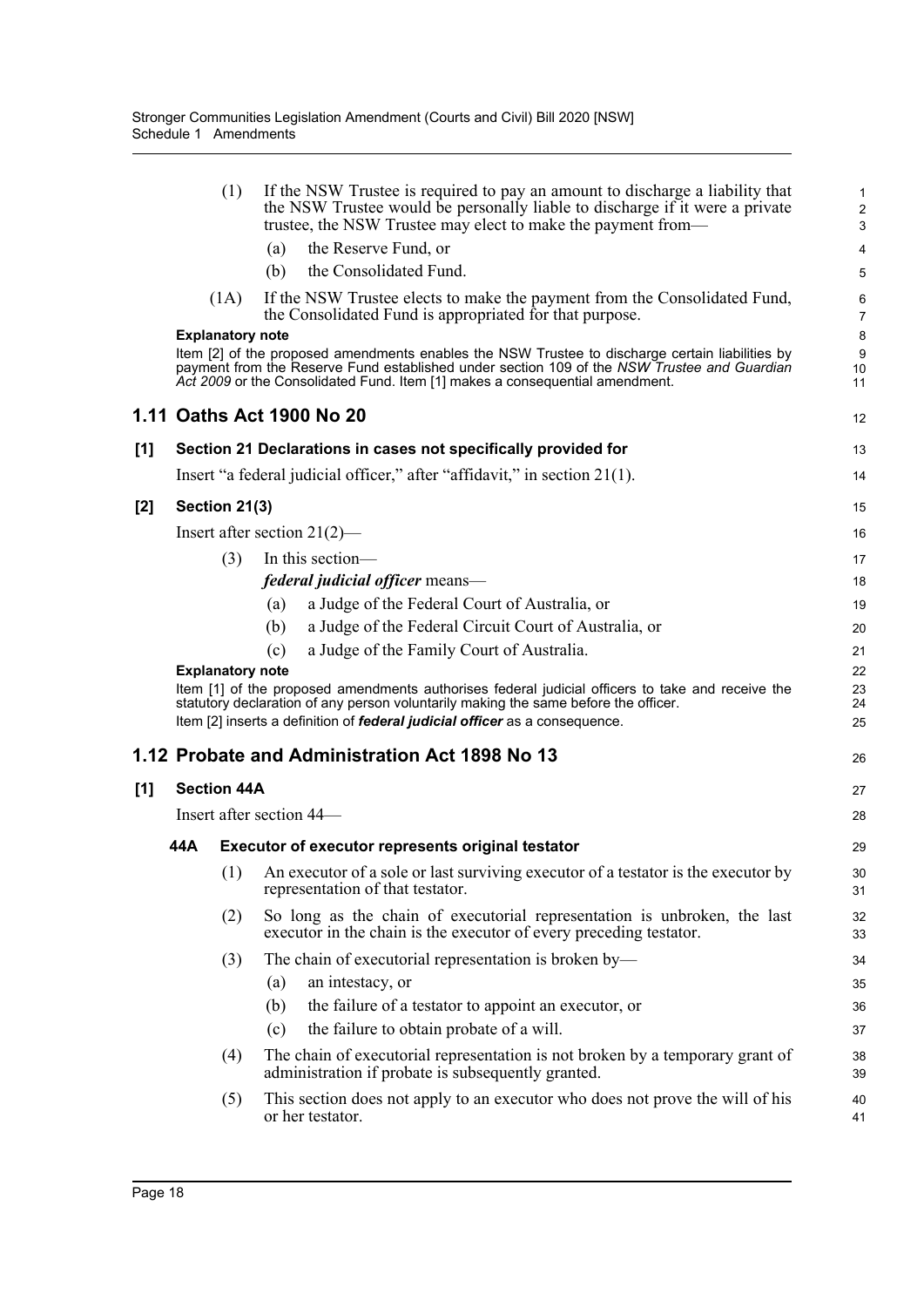|       |     | (6)                     |                          | In the case of an executor who, on his or her death, leaves surviving some other<br>executor of his or her testator who afterwards proves the will of that testator,<br>this section ceases to apply on that probate being granted.                                                                                                                                                                                                                                                                                                                                                                                                                                                                  | $\mathbf{1}$<br>$\mathbf{2}$<br>$\mathbf{3}$ |
|-------|-----|-------------------------|--------------------------|------------------------------------------------------------------------------------------------------------------------------------------------------------------------------------------------------------------------------------------------------------------------------------------------------------------------------------------------------------------------------------------------------------------------------------------------------------------------------------------------------------------------------------------------------------------------------------------------------------------------------------------------------------------------------------------------------|----------------------------------------------|
|       |     | (7)                     |                          | Every person in the chain of representation to a testator—                                                                                                                                                                                                                                                                                                                                                                                                                                                                                                                                                                                                                                           | $\overline{\mathbf{4}}$                      |
|       |     |                         | (a)                      | has the same rights in respect of the estate of that testator as the original<br>executor would have had if living, and                                                                                                                                                                                                                                                                                                                                                                                                                                                                                                                                                                              | $\mathbf 5$<br>$\,6\,$                       |
|       |     |                         | (b)                      | is, to the extent to which the estate of that testator has come into his or<br>her hands, answerable as if he or she were an original executor.                                                                                                                                                                                                                                                                                                                                                                                                                                                                                                                                                      | $\overline{7}$<br>8                          |
|       |     | (8)                     |                          | The provisions of this Act that apply to executors are modified to the extent<br>necessary to give effect to this section.                                                                                                                                                                                                                                                                                                                                                                                                                                                                                                                                                                           | 9<br>10                                      |
| $[2]$ |     | <b>Section 74A</b>      |                          |                                                                                                                                                                                                                                                                                                                                                                                                                                                                                                                                                                                                                                                                                                      | 11                                           |
|       |     |                         | Insert after section 74— |                                                                                                                                                                                                                                                                                                                                                                                                                                                                                                                                                                                                                                                                                                      | 12                                           |
|       | 74A |                         |                          | <b>Rights and liabilities of administrators</b>                                                                                                                                                                                                                                                                                                                                                                                                                                                                                                                                                                                                                                                      | 13                                           |
|       |     | (1)                     |                          | A person who is granted administration of the estate of a deceased person has<br>the same rights and liabilities, and is accountable in the same way, as if the<br>person were the executor of the deceased person.                                                                                                                                                                                                                                                                                                                                                                                                                                                                                  | 14<br>15<br>16                               |
|       |     | (2)                     | administration.          | Subsection (1) is subject to the limitations, if any, contained in the grant of                                                                                                                                                                                                                                                                                                                                                                                                                                                                                                                                                                                                                      | 17<br>18                                     |
|       |     | <b>Explanatory note</b> |                          |                                                                                                                                                                                                                                                                                                                                                                                                                                                                                                                                                                                                                                                                                                      | 19                                           |
|       |     |                         |                          | The proposed amendments re-enact, with minor modifications, certain provisions in the Imperial Acts<br>Application Act 1969 relating to the administration of estates. Proposed section 44A provides for the<br>process by which the executor of a deceased executor's estate becomes the executor of the estates<br>of which the deceased executor was executor at his or her death (known as the 'chain of<br>representation'). Proposed section 74A confers on an administrator of the estate of a deceased<br>person the same rights, liabilities and accountabilities as an executor of the deceased person would<br>have, subject to any limitations contained in the grant of administration. | 20<br>21<br>22<br>23<br>24<br>25<br>26       |
|       |     |                         |                          | 1.13 Supreme Court Act 1970 No 52                                                                                                                                                                                                                                                                                                                                                                                                                                                                                                                                                                                                                                                                    | 27                                           |
| [1]   |     |                         |                          | Section 48 Assignment to the Court of Appeal                                                                                                                                                                                                                                                                                                                                                                                                                                                                                                                                                                                                                                                         | 28                                           |
|       |     | section $48(1)(b)$ .    |                          | Insert "a person who is or has been" after "means" in the definition of <i>judge or member</i> in                                                                                                                                                                                                                                                                                                                                                                                                                                                                                                                                                                                                    | 29<br>30                                     |
| [2]   |     |                         | Section 48(1)(b)(iii)    |                                                                                                                                                                                                                                                                                                                                                                                                                                                                                                                                                                                                                                                                                                      | 31                                           |
|       |     |                         |                          | Insert at the end of section $48(1)(b)(ii)$ —                                                                                                                                                                                                                                                                                                                                                                                                                                                                                                                                                                                                                                                        | 32                                           |
|       |     |                         |                          | , or                                                                                                                                                                                                                                                                                                                                                                                                                                                                                                                                                                                                                                                                                                 | 33                                           |
|       |     |                         | (iii)                    | a Justice of the High Court or a Judge of the Federal Court of<br>Australia or a Supreme Court of another State or Territory.                                                                                                                                                                                                                                                                                                                                                                                                                                                                                                                                                                        | 34<br>35                                     |
|       |     | <b>Explanatory note</b> |                          |                                                                                                                                                                                                                                                                                                                                                                                                                                                                                                                                                                                                                                                                                                      | 36                                           |
|       |     |                         |                          | Item [2] of the proposed amendments provides for the assignment to the Court of Appeal of certain<br>proceedings involving a Justice of the High Court or a Judge of the Federal Court of Australia or a<br>Supreme Court of another State or Territory. Item [1] provides for the assignment to the Court of<br>Appeal of certain proceedings involving former Justices or Judges of those courts, as well as former<br>judges or members of the Supreme Court, Land and Environment Court, Dust Diseases Tribunal of<br>New South Wales or District Court and former associate Judges of the Supreme Court. At present,                                                                            | 37<br>38<br>39<br>40<br>41<br>42             |
|       |     |                         |                          | these proceedings are assigned to the Common Law Division or the Equity Division of the Supreme<br>Court rather than the Court of Appeal.                                                                                                                                                                                                                                                                                                                                                                                                                                                                                                                                                            | 43<br>44                                     |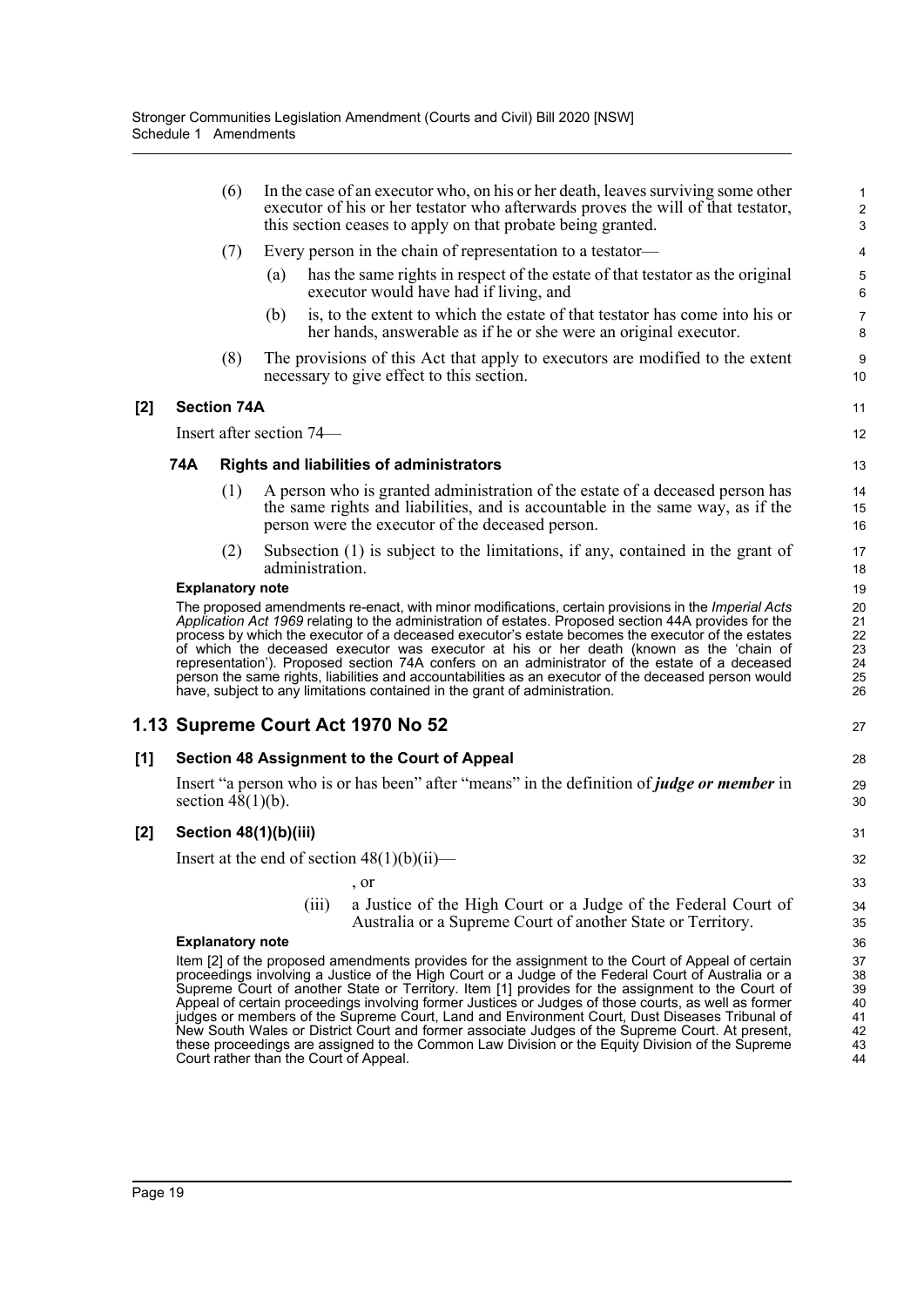|     |                                                |                                            |          | 1.14 Trustee Act 1925 No 14                                                                                                                                                                                                                                                                                                                         | 1                                  |  |  |
|-----|------------------------------------------------|--------------------------------------------|----------|-----------------------------------------------------------------------------------------------------------------------------------------------------------------------------------------------------------------------------------------------------------------------------------------------------------------------------------------------------|------------------------------------|--|--|
| [1] | <b>Section 42A</b><br>Insert after section 42- |                                            |          |                                                                                                                                                                                                                                                                                                                                                     |                                    |  |  |
|     |                                                |                                            |          |                                                                                                                                                                                                                                                                                                                                                     |                                    |  |  |
|     | 42A                                            | <b>Maintenance for adult beneficiaries</b> |          |                                                                                                                                                                                                                                                                                                                                                     |                                    |  |  |
|     |                                                | (1)                                        |          | If property is held in trust for an adult beneficiary for any kind of interest,<br>whether vested or contingent or absolute or liable to be divested, the trustee<br>may pay the beneficiary, or otherwise apply the whole or any part of the<br>income of the property for or towards the maintenance, education or benefit of<br>the beneficiary. | 5<br>6<br>$\overline{7}$<br>8<br>9 |  |  |
|     |                                                | (2)                                        |          | This section-                                                                                                                                                                                                                                                                                                                                       | 10                                 |  |  |
|     |                                                |                                            | (a)      | applies only if and to the extent a contrary intention is not expressed in<br>the instrument, if any, creating the trust, and                                                                                                                                                                                                                       | 11<br>12                           |  |  |
|     |                                                |                                            | (b)      | has effect subject to the terms and provisions of the instrument.                                                                                                                                                                                                                                                                                   | 13                                 |  |  |
|     |                                                | (3)                                        | section. | This section extends to trusts created before the commencement of this                                                                                                                                                                                                                                                                              | 14<br>15                           |  |  |
|     |                                                | (4)                                        |          | In this section-                                                                                                                                                                                                                                                                                                                                    | 16                                 |  |  |
|     |                                                |                                            |          | <i>adult beneficiary</i> means a beneficiary who is not an infant.<br>Note. Sections 43 and 43A make provision for the payment or application of trust<br>income for or towards the maintenance or education of infant beneficiaries based on<br>when the instrument creating the trust came into operation.                                        | 17<br>18<br>19<br>20               |  |  |
| [2] |                                                |                                            |          | Sections 43 and 43A, headings                                                                                                                                                                                                                                                                                                                       | 21                                 |  |  |
|     |                                                |                                            |          | Insert "for infant beneficiaries" after "maintenance" wherever occurring.                                                                                                                                                                                                                                                                           | 22                                 |  |  |
| [3] |                                                |                                            |          | <b>Section 44 Advancement</b>                                                                                                                                                                                                                                                                                                                       | 23                                 |  |  |
|     |                                                | Omit section 44(1A).                       |          |                                                                                                                                                                                                                                                                                                                                                     | 24                                 |  |  |
| [4] | Part 3, Division 3A                            |                                            |          |                                                                                                                                                                                                                                                                                                                                                     |                                    |  |  |
|     | Insert after section 86—                       |                                            |          |                                                                                                                                                                                                                                                                                                                                                     |                                    |  |  |
|     | <b>Division 3A</b>                             |                                            |          | <b>Power of Court to vary trusts</b>                                                                                                                                                                                                                                                                                                                |                                    |  |  |
|     | 86A                                            | Court order to approve arrangement         |          |                                                                                                                                                                                                                                                                                                                                                     | 28                                 |  |  |
|     |                                                |                                            |          | (1) If property is held in trust under any instrument creating the trust, the Court<br>may, if it thinks fit, by order approve any arrangement to-                                                                                                                                                                                                  | 29<br>30                           |  |  |
|     |                                                |                                            | (a)      | vary or revoke all or any of the trust, or                                                                                                                                                                                                                                                                                                          | 31                                 |  |  |
|     |                                                |                                            | (b)      | enlarge the powers of the trustees for the purpose of managing or<br>administering any of the property subject to the purpose of the trust.                                                                                                                                                                                                         | 32<br>33                           |  |  |
|     |                                                | (2)                                        |          | An order under this section may be made by the Court only on behalf of—                                                                                                                                                                                                                                                                             | 34                                 |  |  |
|     |                                                |                                            | (a)      | any person under the trust having an interest directly or indirectly, or<br>vested or contingent, who by reason of being a minor or other incapacity<br>is incapable of assenting, or                                                                                                                                                               | 35<br>36<br>37                     |  |  |
|     |                                                |                                            | (b)      | any person who may become entitled, directly or indirectly, to an<br>interest under the trust, and the entitlement is contingent on a future date<br>or event that has not occurred at the time of application for an order<br>under this section, or                                                                                               | 38<br>39<br>40<br>41               |  |  |
|     |                                                |                                            | (c)      | any unborn person, or                                                                                                                                                                                                                                                                                                                               | 42                                 |  |  |